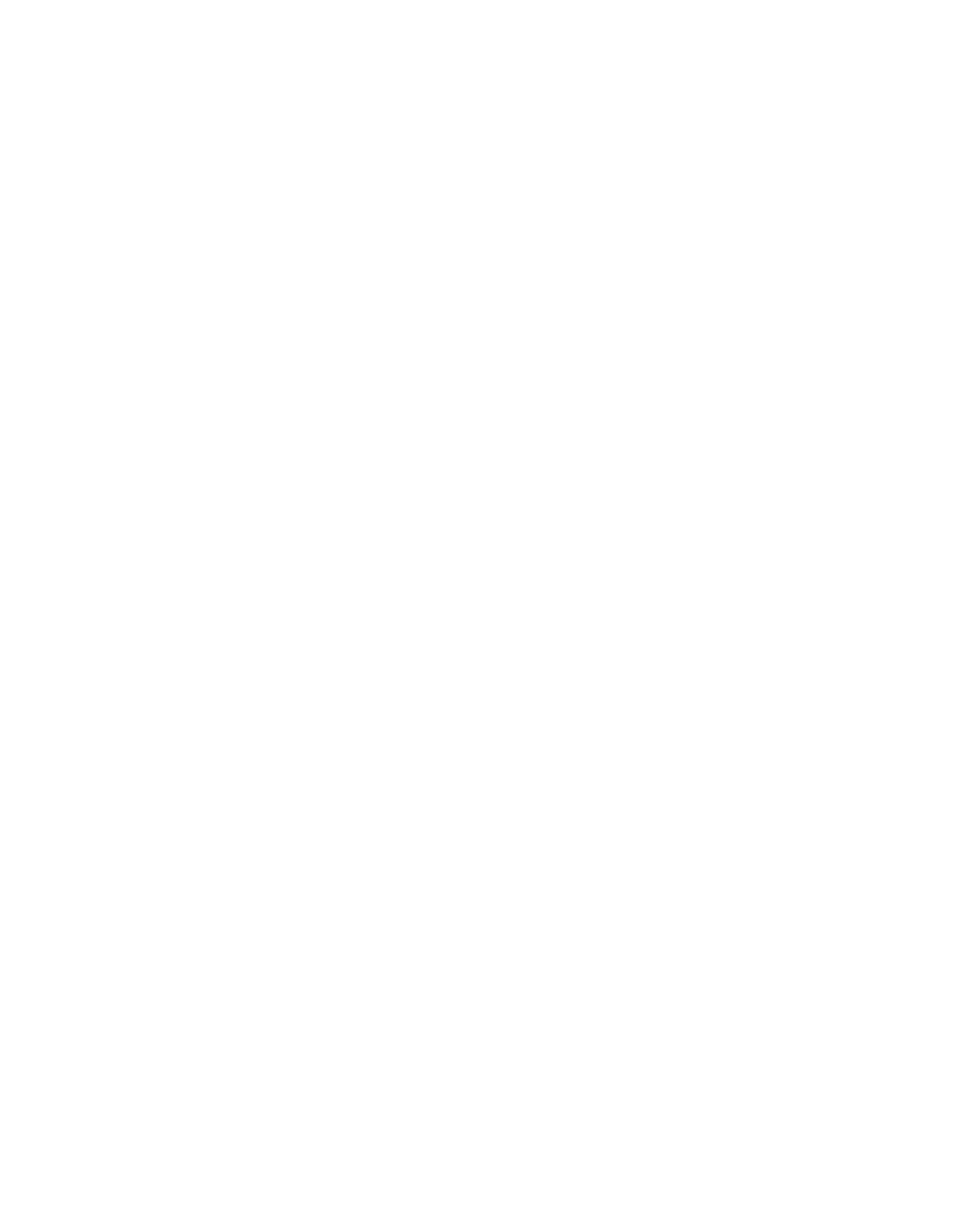My research is devoted to systolic geometry and related topics. In this report, I will present the main results corresponding to the following selected papers:

# [1] Contact geometry and isosystolic inequalities.

With J.-C. Álvarez Paiva. Preprint  $(2011)$ .

[2] Distribution of the systolic volume of homology classes.

With I. Babenko. Preprint (2010).

[3] Bers' constants for punctured spheres and hyperelliptic surfaces. With H. Parlier. Journal of Topology and Analysis, Vol. 4 (2012), No 3, 271-296.

[4] Short loop decompositions of surfaces and the geometry of Jacobians. With H. Parlier and S. Sabourau Geometric And Functional Analysis, Vol. 32 (2012), No 1, 37-73.

[5] A local optimal diastolic inequality on the two-sphere. Journal of Topology and Analysis, Vol. 2 (2010), No 1, 109-121.

[6] Diastolic inequalities and isoperimetric inequalities on surfaces. With S. Sabourau. Annales de l'École Normale Supérieure, Vol. 43 (2010), No 4, 579-605.

[7] A Zoll counterexample to a geodesic length conjecture. With C. Croke and M.G. Katz. Geometric and Functional Analysis, Vol. 19 (2009), No 1, 1-10.

[8] Sur la systole de la sphère au voisinage de la métrique standard. Geometriae Dedicata, Vol. 121 (2006), No 1, 61-71.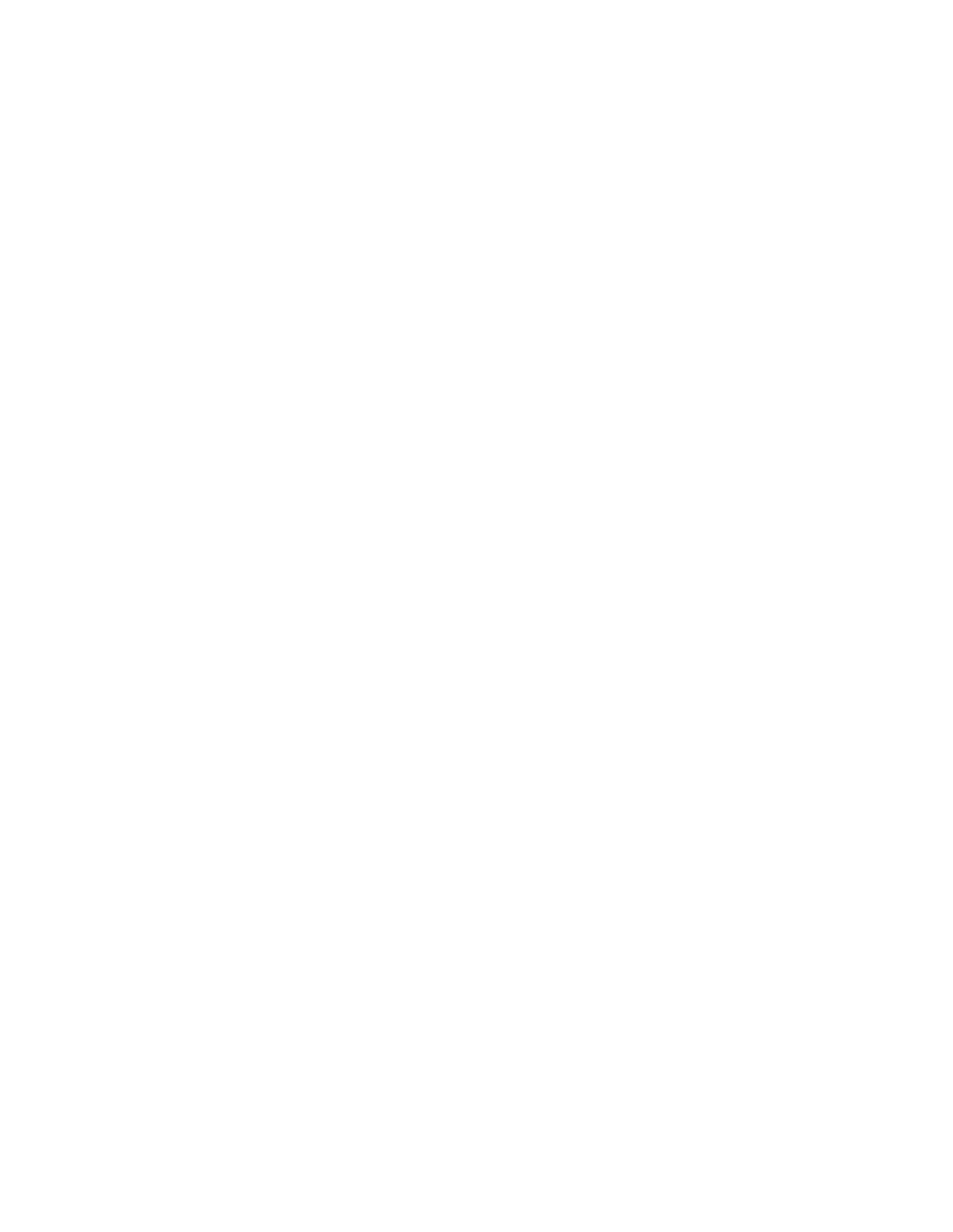#### Introduction and statement of the results

We start this report with a short overview of the main results we will present in the sequel. First recall the context. Let M be a closed manifold of dimension  $m$ . For a given Riemannian metric g on M, we denote by  $sys(M, g)$  the *systole* defined as the least length of a closed geodesic and by  $vol(M, g)$  the Riemannian volume. When the manifold is non-simply connected, we define the *homotopical systole* denoted by  $sys_{\pi}(M, g)$  as the least length of a *non-contractible* closed geodesic. Lastly, when the first integral homology group of the manifold is non-trivial, we define the *homological systole* denoted by  $sys_1(M, g)$  as the least length of a *homologically non-trivial* closed geodesic. There exist other notions of systole such as the  $\mathbb{Z}_2$ -homological systole, the stable systole or the higher dimensional systoles for instance, but they will not be considered in the sequel. It is important to underline that the term systole usually stands for the homotopical systole, but in order to unify our terminology, we fix this vocabulary which was suggested by M. Berger in [Berg00, p.107].

The main topic in systolic geometry is to etablish *systolic* inequalities which are inequalities of the form

$$
\text{vol}(M, g) \ge C \cdot \text{sys}_*(M, g)^m,
$$

where C is some positive constant and which hold for a large subset of metrics  $g$  on M. Here sys<sub>∗</sub> denotes either the systole, the homotopical systole or the homological systole. If we authorize more general metrics such as Finsler metrics, then the first systolic inequality was discovered by H. Minkowski [Mink96], who proved that the Hausdorff volume of any flat reversible Finsler torus  $(\mathbb{T}^m, F)$  of dimension m satisfies the optimal inequality

$$
\text{vol}(\mathbb{T}^m, F) \ge \frac{b_m}{2^m} \cdot \text{sys}_1(\mathbb{T}^m, F)^m.
$$

Here  $b_m$  denotes the Euclidian volume of the unit ball in dimension m. This statement is a reformulation of the celebrated theorem on which is based the geometry of numbers theory, and obviously still holds for the homotopical systole or even the systole. Since, other optimal systolic inequalities have been discovered, see [CroKatz02] for an overview.

### Variations around systolic inequalities.

In its celebrated paper [Gro83], M. Gromov proved the following central result in systolic geometry: every essential closed manifold satisfies a systolic inequality for the set of all Riemannian metrics. In the same paper, he also precised the result for closed orientable surfaces of genus  $\gamma$ : a closed Riemannian surface of area equal to its genus  $\gamma$  admits a homologically non-trivial closed geodesic of length at most log  $\gamma$  (up to some universal constant). This bound is known to be optimal since the work [BusSar94] of P. Buser and P. Sarnak.

In the article [4] written in collaboration with H. Parlier and S. Sabourau, we extend Gromov's asymptotic log  $\gamma$  bound on the homological systole of genus  $\gamma$  surfaces: for any  $\lambda \in (0,1)$  there exists a constant  $C_{\lambda}$  such that every closed Riemannian surface of genus  $\gamma$  whose area is normalized at  $\gamma$ has at least  $[\lambda \gamma]$  homologically independent loops of length at most  $C_{\lambda}$  log  $\gamma$ . We construct hyperbolic surfaces showing that our general result is sharp for the number of such loops. We also extend the upper bound obtained by P. Buser and P. Sarnak in [BusSar94] on the minimal norm of nonzero period lattice vectors of Riemann surfaces in their geometric approach of the Schottky problem to almost  $\gamma$  homologically independent vectors. Finally we derive a lower bound on the systolic area of finitely presentable groups with no free factor isomorphic to  $\mathbb Z$  in terms of their first Betti number which corresponds to a generalization of Gromov's asymptotic log  $\gamma$  bound.

In the article [6] written in collaboration with S. Sabourau, we present another type of generalization of Gromov's result. Loosely speaking, we prove the following result: any closed Riemannian surface of area equal to its genus  $\gamma$  can be swept out by a family of multi-loops of total length at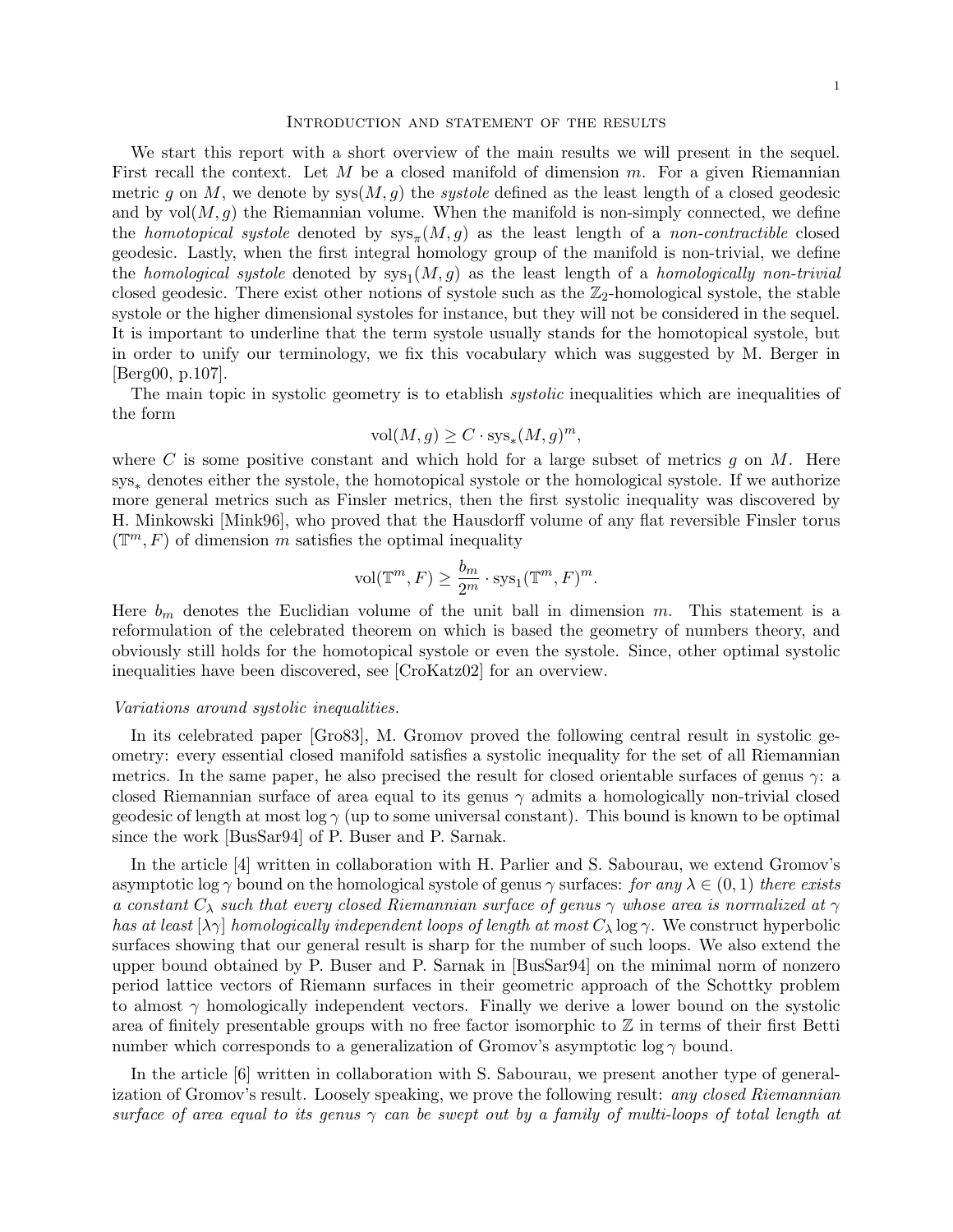most  $\gamma$  (up to some universal constant). This diastolic inequality, which relies on an upper bound on Cheeger's constant, yields an effective process to find short closed geodesics on the two-sphere, for instance. The diastolic term comes from the fact that a family of multi-loops sweeping out a surface produces a closed geodesic via a minimax process.

Finally in the article [3] written in collaboration with H. Parlier we consider another type of minimax quantity which bounds from below the area of surfaces. Our central result is as follows: any hyperbolic two-sphere with n cusps admits a decomposition by three-holed spheres all of whose  $b$ oundary loops are of length at most  $\sqrt{n}$  (up to some universal constant). We produce examples showing that this bound is optimal. These results address to a question asked by P. Buser in [Bus92].

# Local versions of systolic inequalities.

Among subsets of metrics for which systolic inequalities are relevant, we find neighbourhoods of a fixed metric (for some reasonnable topology). In [Cro88] C. Croke proved the existence of a systolic inequality for the set of all Riemannian metrics on the two-sphere and conjectured (following E. mequality for the set of all Kiemannian metrics on the two-sphere and conjectured (following E.<br>Calabi) that the corresponding optimal constant C should be  $1/(2\sqrt{3})$ . This optimal constant corresponds to the flat metric  $g_c$  with three conical singularities obtained by gluing two copies of an equilateral triangle along their boundary. In [5], we proved the following local version of this conjecture: any Riemannian metric  $g$  sufficiently  $C^1$ -closed from the Calabi-Croke metric  $g_c$  outside its singularities satisfies the optimal inequality

$$
\text{vol}(S^2, g) \ge \frac{1}{2\sqrt{3}} \cdot \text{sys}(S^2, g)^2,
$$

the equality case being reached only by metrics homothetic to  $g_c$ . It is important to remark that such Riemannian metrics g necessarily also have three conical singularities of angle  $2\pi/3$ . The major ingredient in our proof is a degree 3 ramified cover of the two-sphere by the two-torus, relying the systolic properties of both surfaces.

In the same spirit, we can look for systolic inequalities available for a subset of metrics made of some one-parameter deformations of a fixed metric. The first result in this direction has been proved in  $[8]$  and states that the round metric  $g_0$  on the two-sphere satisfies an optimal systolic inequality for natural one-parameter deformations: for any non-trivial smooth function  $\Psi: S^2 \to \mathbb{R}$ such that  $\int_{S^2} \Psi dv_{g_0} = 0$  there exists a positive  $\varepsilon$  such that for  $0 < |t| < \varepsilon$ 

$$
\frac{\text{area}(S^2, (1+t\Psi)^2 \cdot g_0)}{\text{sys}(S^2, (1+t\Psi)^2 \cdot g_0)^2} > \frac{\text{area}(S^2, g_0)}{\text{sys}(S^2, g_0)^2} = \frac{1}{\pi}.
$$

In the article [1] written in collaboration with Juan-Carlos Alvarez Paiva, we reformulate systolic geometry in a contact-geometric context. By using the canonical perturbation theory to exploit the large symmetry group that systolic geometry inherits, we prove among others things the following optimal systolic inequality: any smooth volume-preserving deformation  $q_t$  of the canonical metric  $g_0$  on the real projective space  $\mathbb{R}P^m$  which does not coincide to all orders to trivial defomations of the form  $\phi_t^*g_0$  for some isotopy  $\phi_t$  satisfies

$$
\frac{\text{vol}(\mathbb{R}P^m, g_t)}{\text{sys}(\mathbb{R}P^m, g_t)^m} > \frac{\text{vol}(\mathbb{R}P^m, g_0)}{\text{sys}(\mathbb{R}P^m, g_0)^m}
$$

for small non-zero values of t. To appreciate the result, recall that for  $m > 2$  the systolic optimality of the standard metric  $g_0$  on  $\mathbb{R}P^m$  is an open question since the work of P. Pu in 1952. In this paper, we also characterize contact structures which are critical for the systolic volume: they are exactly the regular contact structures, that is contact forms for which the Reeb flow is periodic (the analog of Zoll metrics in Riemannian geometry). As a consequence, for any closed manifold, the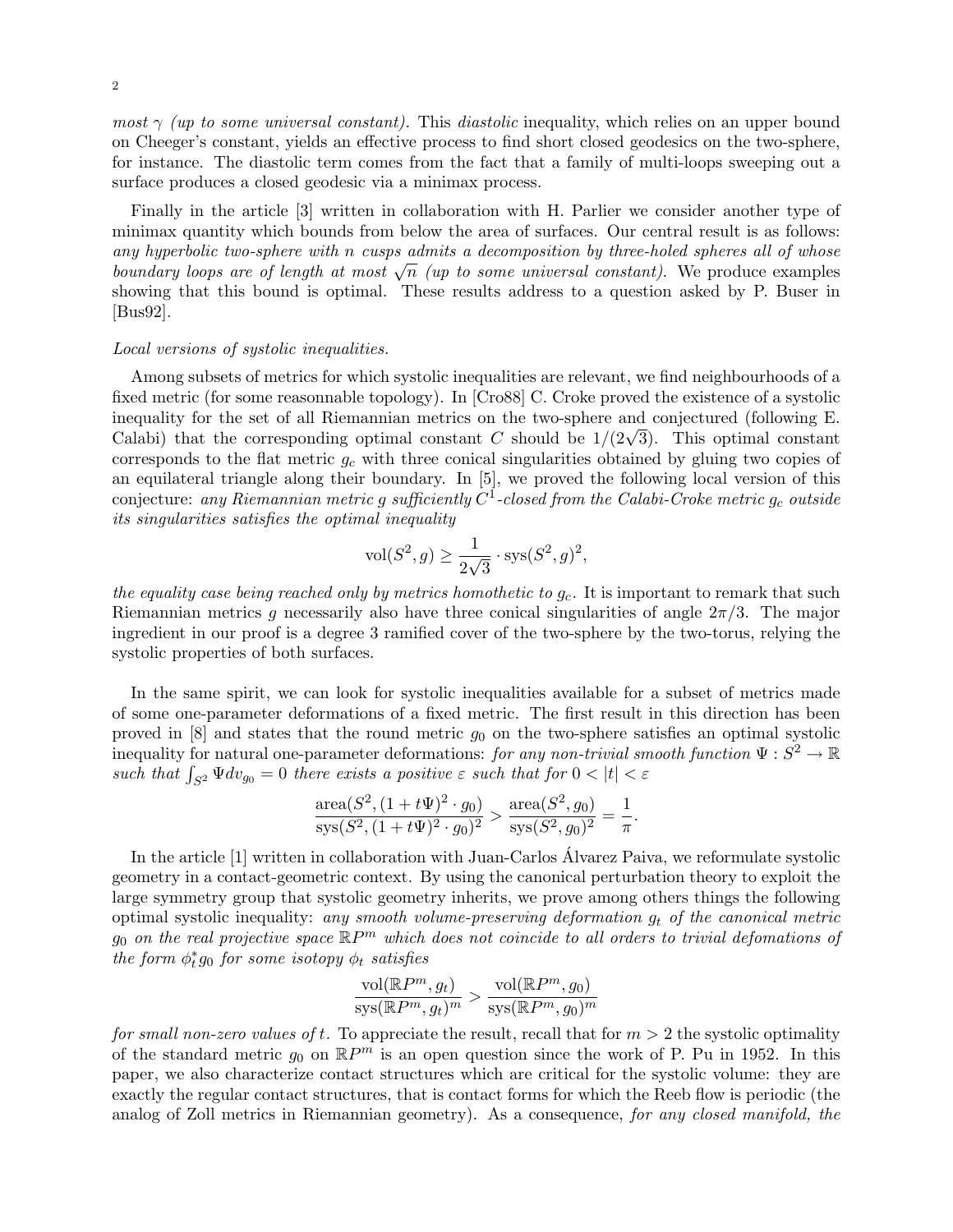smooth Finsler metrics which are critical for the systolic volume associated to the Holmes-Thompson volume notion are exactly Zoll Finsler metrics.

The comparaison of the systole with other Riemannian invariants such as the diameter is also a natural and deep question. For a closed non-simply connected Riemannian manifold  $(M, g)$ , it is straighforward to see that  $sys(M, q) \leq 2 \cdot diam(M, q)$ . But for simply connected manifolds, the question is much more difficult. Until now, the only simply connected manifold for which a universal inequality exists between the systole and the diameter is the two-sphere. More precisely, A. Nabutovsky & R. Rotman [NabRot02] and S. Sabourau [Sab04], improving previous bounds due to C. Croke [Cro88] and M. Maeda [Mae94], proved that for any Riemannian metric g on the two-sphere sys $(S^2, g) \leq 4 \cdot \text{diam}(S^2, g)$ . It was a long-standing conjecture that the best constant in this inequality should be 2, the equality case being reached by the round metric. In the article [7] written in collaboration with C. Croke and M. Katz, we prove that this conjecture is false, even in its local form: there exists smooth deformations  $\{g_t\}$  of the round metric by Zoll Riemannian metrics such that  $sys(S^2, g_t) > 2 \cdot diam(S^2, g_t)$  for small non-zero values of t.

## Systolic geometry of homology classes.

Given a pair  $(G, a)$  where G is a finitely presentable group and a an integer homology class of G, the systolic volume is defined as the least volume of any geometric realisation of the homology class by a pseudomanifold endowed with a polyhedral metric for which the length of curves representing elements of G are at least 1. We know by [Gro83] that an essential manifold  $M$  always satisfies a systolic inequality for the homotopical systole over the set of all Riemannian metrics. The best constant  $\mathfrak{S}(M)$  involved in such an inequality is called the *systolic constant* and coincides with the systolic volume of the pair  $(\pi_1(M), f_*(M))$  where  $f : M \to K(\pi_1(M), 1)$  is the classifying map of M into its corresponding Eilenberg-MacLane space. This result shared by I. Babenko [Bab06, Bab08] and M. Brunnbauer [Bru08] determines precisely the topological nature of the systolic constant. In the paper [2] written in collaboration with I. Babenko we study numerous aspects of the systolic volume showing that it is a complex invariant of homology classes of finitely presentable groups. Among other results, we show that for any dimension  $m \geq 3$  there exists an infinite sequence of finitely presentable pairwise distinct groups  $\{G_i\}$  for which at least one irreducible class  $a_i \in H_m(G_i, \mathbb{Z})$  satisfies  $\mathfrak{S}(G_i, a_i) \leq 1$ . So we can not hope finiteness results without additional restrictions. An example of efficient restriction is illustrated by the following result: the systolic volume of integer multiples ka of a fixed homolgy class a is a sublinear function in k. This result is strongly connected with the asymptotic behaviour of the systolic constant under the operation of connected sum. We also prove that the systolic volume of a homology class is bounded from below by its torsion, thus addressing to a question of M. Gromov in [Gro96].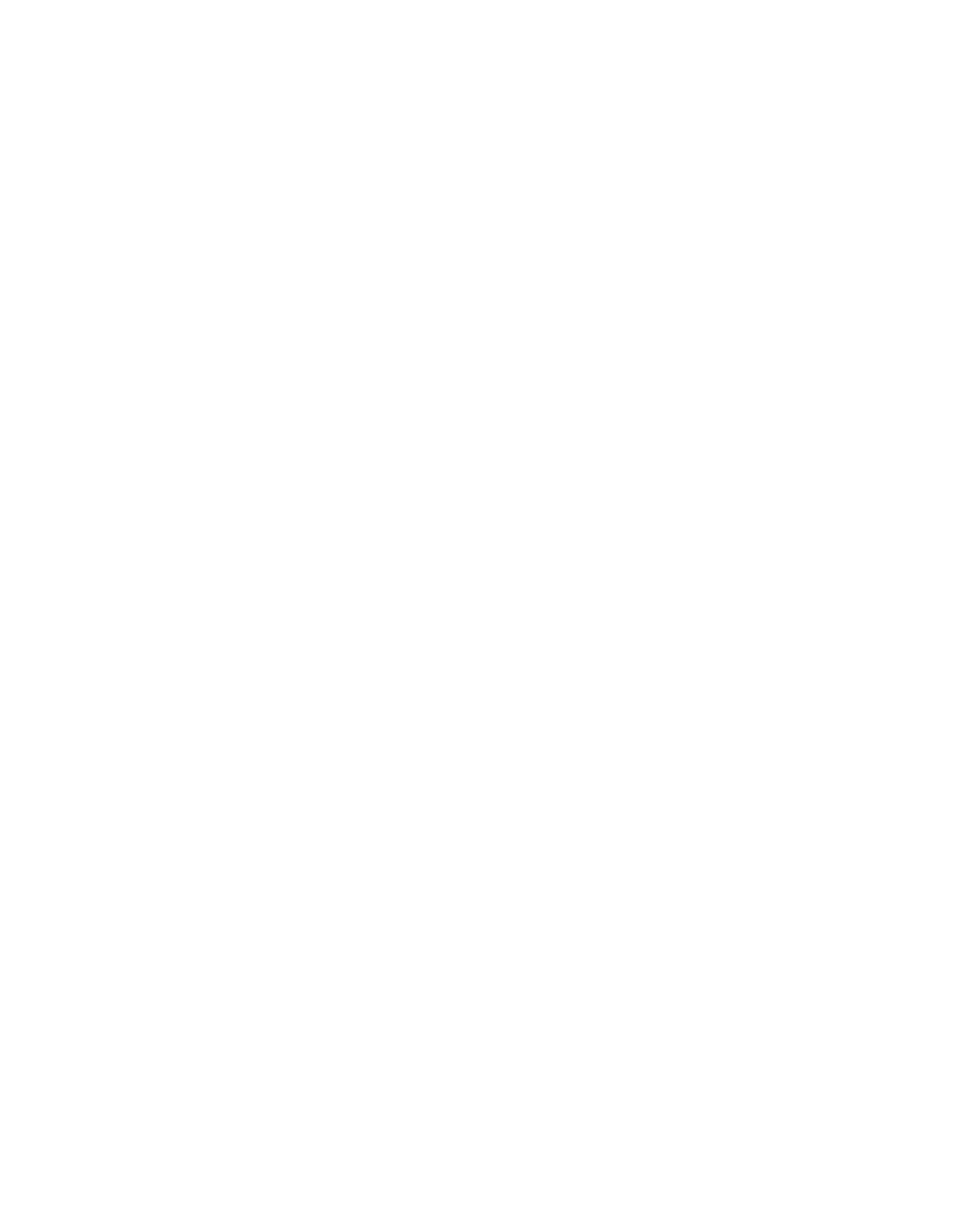### 1. Geometry of surfaces through the length of closed curves

The first part of this report deals with surfaces. In the same way a taylor determines the geometry of a body by carefully taking some relevant measures, we study the geometry of surfaces through the lengths of some special closed curves. These curves are respectively the diastole, which corresponds to a curve obtained by a minimax process on the one-cycle space, the curves involved in a short decomposition of the surface by elementary topological subsets—the pants—, and short homologically independent curves. We look for bounds on the length of these curves by the area of the surface which is equivalent to estimate their length while the area is normalized. We will present the main results of the article [3], [4], and [6] written in collaboration with H. Parlier and S. Sabourau. In the sequel, all surfaces are supposed to be orientable in order to facilitate the presentation and we refer to [3], [4], and [6] for considerations in the non-orientable case. All Riemannian metrics are supposed to be smooth. Otherwise stated all surfaces are supposed to be closed and connected.

1.1. Diastole. Using the isomorphism between the second homotopy group of a two-sphere and the fundamental group of its loop space relatively to the subspace of constant loops, G. D. Birkhoff proved the existence of a nontrivial closed geodesic on every Riemannian two-sphere using a minimax argument, see [Bir27]. The length of the shortest closed geodesic obtained by such a minimax process can not be uniformly bounded by the square root of the area as follows from the example of two-spheres with constant area and three spikes arbitrarily long (see [Sab04, Remark 4.10] for further detail). This made remarkable the result of C. Croke [Cro88] that the *systole*—the shortest length of a closed geodesic—of any Riemannian two-sphere is uniformly bounded by the square root of its area. More precisely, any Riemannian metric g on the two-sphere satisfies the systolic inequality

$$
(1.1)\qquad \qquad \operatorname{sys}(S^2, g) \le 31\sqrt{\operatorname{area}(S^2, g)}.
$$

The constant in this inequality is not optimal and has been improved several times, see [NabRot02], [Sab04] and [Rot06].

On non-simply connected closed Riemmanian surfaces, no minimax principle is required to show the existence of a closed geodesic. The minimum of the length functional over all non-contractible loops is always positive and realized by the length of a non-contractible closed geodesic. We call this minimum the *homotopical systole* and denote it by  $sys_{\pi}$ . In particular the systole is well defined on such surfaces and satisfies  $sys \leq sys_{\pi}$ . This is a central result in systolic geometry that the homotopical systole can be uniformly bounded by the square root of the area. More precisely, every closed Riemannian surface  $(M, g)$  of genus  $\gamma \geq 1$  satisfies the following systolic inequality

(1.2) 
$$
sys_{\pi}(M, g) \le C \frac{\log(\gamma + 1)}{\sqrt{\gamma}} \sqrt{\text{area}(M, g)}
$$

where C is a universal constant, cf. [Gro83], [Bal04] and [KatzSab05] for three different proofs. In this theorem, the homotopical systole can be replaced by the homological systole— the shortest length of a homologically non-trivial loop—, see [Gro96]. The dependence on the genus in inequality (1.2) is optimal for both homotopical and homological systoles, see [BusSar94].

The existence of a closed geodesic on a Riemannian closed surface  $(M, g)$ , possibly a twosphere, can also be proved through a minimax argument on a different space, namely the one-cycle space  $\mathcal{Z}_1(M;\mathbb{Z})$ . Loosely speaking, this space arising from geometric measure theory is made of multiple curves (unions of oriented loops) endowed with some special topology, cf. [6] for a precise definition. The use of the one-cycle space, rather than the loop space, introduces some flexibility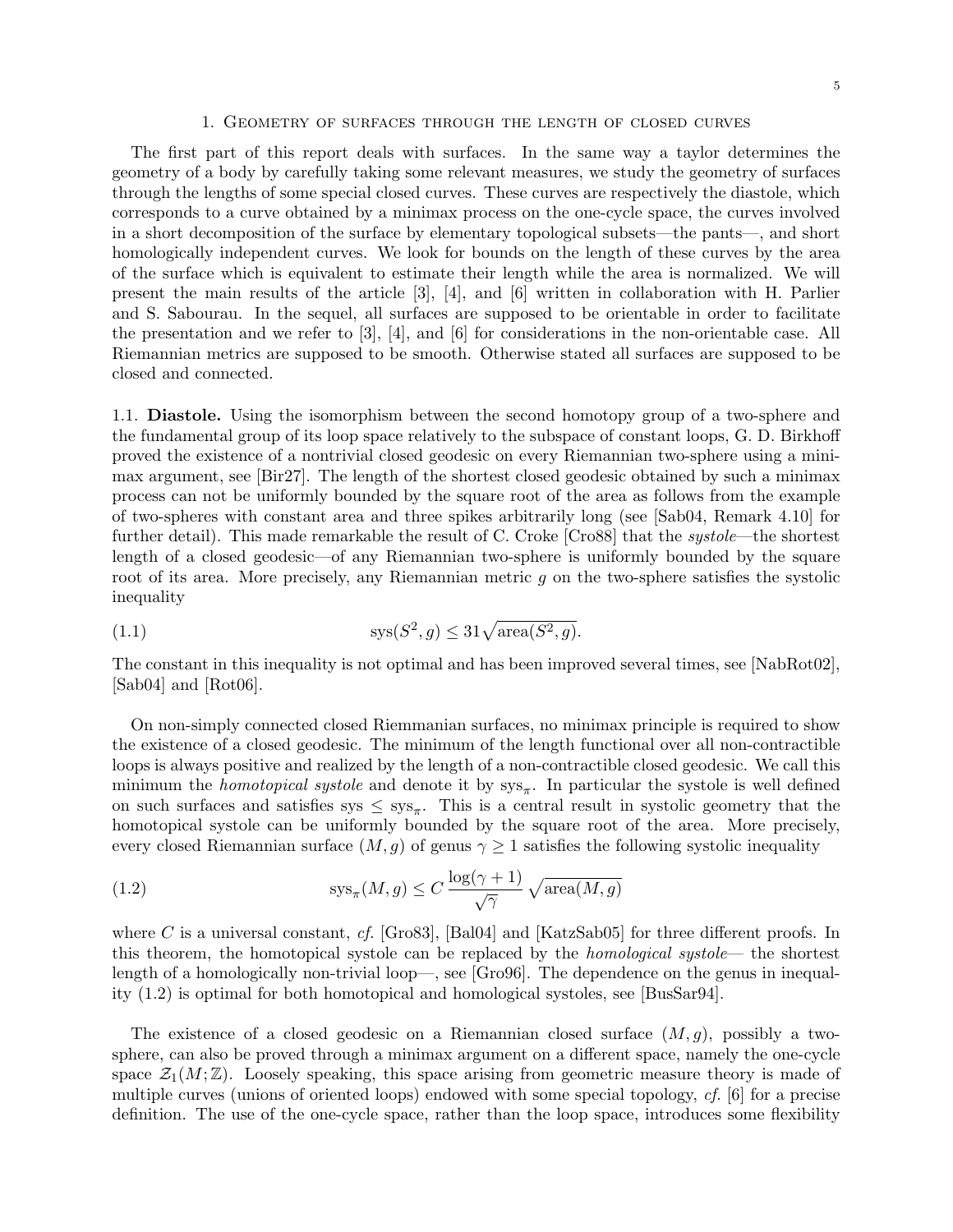and permits to define a minimax process on any closed Riemannian surface  $(M, q)$  using F. Almgren's isomorphism [Almg60] between the relative fundamental group  $\pi_1(\mathcal{Z}_1(M;\mathbb{Z}), \{0\})$  and the second homology group  $H_2(M; \mathbb{Z}) \simeq \mathbb{Z}$ . More precisely, we define the *diastole over the one-cycle* space as

(1.3) 
$$
\operatorname{dias}(M, g) := \inf_{(z_t)} \sup_{0 \le t \le 1} \operatorname{mass}(z_t)
$$

where  $(z_t)$  runs over the families of one-cycles inducing a generator of  $\pi_1(\mathcal{Z}_1(M;\mathbb{Z}),\{0\})$  and mass( $z_t$ ) represents the mass (or length) of  $z_t$ . From a result of J. Pitts [Pit74, p. 468], [Pit81, Theorem 4.10] (see also [CalCao92]), this minimax principle gives rise to a union of closed geodesics (counted with multiplicity) of total length dias $(M, g)$ . Hence,

$$
sys(M, g) \leq diag(M, g).
$$

This principle has been used in [CalCao92], [NabRot02], [Sab04], [Rot05] and [Rot06] in the study of closed geodesics on Riemannian two-spheres.

In the article [6] we show in collaboration with S. Sabourau that the length of the shortest closed geodesic obtained by such a minimax process on the one-cycle space is uniformly bounded by the square root of the area. More precisely, we obtain the following diastolic inequality.

**Theorem 1.1.** There exists a positive constant  $C \leq 10^8$  such that every closed Riemannian surface  $(M, g)$  of genus  $\gamma \geq 0$  satisfies

(1.4) 
$$
\operatorname{dias}(M,g) \le C\sqrt{\gamma+1}\sqrt{\operatorname{area}(M,g)}.
$$

Since the minimax principle (1.3) gives rise to a union of closed geodesics of length dias( $M, q$ ), Theorem 1.1 yields a construction of short closed geodesics on surfaces through Morse theory over the one-cycle space.

The dependence on the genus in inequality (1.4) is optimal: the closed hyperbolic surfaces of arbitrarily large genus with Cheeger constant bounded away from zero constructed in [Bro86] provide examples of surfaces with area  $\simeq \gamma$  and dias  $\gtrsim \gamma$ , see [6, Remark 7.3]. This dependence of the inequality (1.4) on the genus should be compared with the one in (1.2).

When the metric is bumpy, the diastole corresponds by definition to the length of a one-cycle of index one. Recall that the index of a one-cycle z of mass  $\kappa$  is defined as

$$
\mathrm{ind}_{\mathcal{Z}}(z)=\min \{i\in \mathbb{N} \mid \pi_i(\mathcal{Z}^\kappa_1(M,\mathbb{Z})\cup \{\gamma\},\mathcal{Z}^\kappa_1(M,\mathbb{Z}))\,\mathrm{is\ not\ trivial}\,\}
$$

where  $\mathcal{Z}_{1}^{\kappa}(M,\mathbb{Z}) = \{z \in \mathcal{Z}_{1}(M,\mathbb{Z}) \mid \text{mass}(z) < \kappa\}.$  It is important to remark that the relation between the filling radius (see [Gro83]) of a bumpy Riemannian two-sphere and the length of its shortest one-cycle of index one established in [Sab04] cannot be extended to the diastole. Indeed, from [Sab04, Theorem 1.6], there exists a sequence  $g_n$  of Riemannian metrics on the two-sphere such that

$$
\lim_{n \to +\infty} \frac{\text{FillRad}(S^2, g_n)}{\text{dias}(S^2, g_n)} = 0.
$$

This result illustrates the difference of nature between the length of the shortest closed geodesic or of the shortest one-cycle of index one, which can be bounded by the filling radius on the twosphere, and the diastole. It also shows that the proof of Theorem 1.1 requires different techniques. The proof relies on an inequality between the area and the Cheeger constant, and a cut-and-paste argument on one-cycles.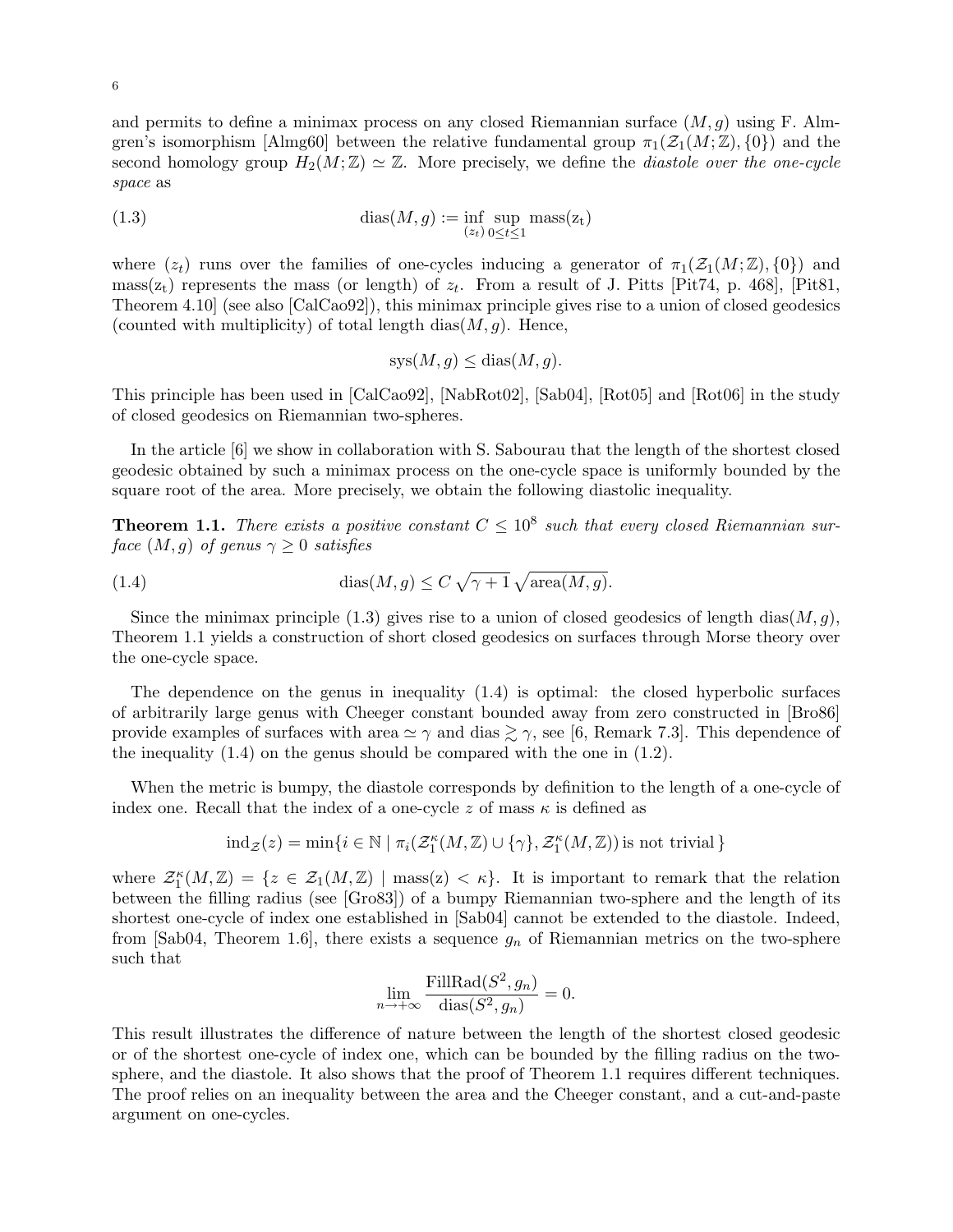1.2. **Pants decompositions.** Start with a hyperbolic surface S of genus  $\gamma$  with n cusps and recall that its area is equal to  $2\pi(2\gamma - 2 + n)$ . A pants decomposition is a maximal collection of disjoint simple closed geodesics. Such a collection is necessarily made of exactly  $3\gamma - 3 + n$  loops whose complementary region is a disjoint union of  $2\gamma - 2 + n$  surfaces of topological type  $(0, 3)$  (so-called pants). For a given pants decomposition  $P$  of  $S$ , we define its length as

$$
length(\mathcal{P}) = \max_{\alpha \in \mathcal{P}} length(\alpha).
$$

L. Bers [Bers74, Bers85] showed that there always exists a pants decomposition whose length is bounded from above by some universal constant which only depends on the topology of the surface. This result was quantified in the closed case by P. Buser [Bus81, Bus92], and P. Buser and M. Sëppala [BusSep92] who showed that the optimal constant —called *Bers' constant*— behaves at least like  $\sim \sqrt{\gamma}$  and at most like  $\sim \gamma$ . In the punctured case P. Buser proved [Bus92] that Bers' constant grows at most linearly in the number of cusps. In any case the correct behavior remains unknown, but P. Buser conjectured the following.

**Conjecture 1.1.** Bers' constants for surfaces of genus  $\gamma$  with n cusps behave roughly like  $\sqrt{\gamma + n}$ .

In the sequel we will denote Bers' constant in signature  $(\gamma, n)$  by  $\mathcal{B}_{\gamma,n}$ . Before explaining our results in the hyperbolic case, we explain how to generalize pants decomposition to the Riemannian context. Given a Riemannian surface  $(M, g)$  of genus  $\gamma$  with n marked points, a pants decomposition is a collection of  $3\gamma - 3 + n$  disjoint simple loops which cut the surface into  $2\gamma - 2 + n$  pairs of pants. Here a pair of pants is either a three holed sphere, a cylinder with one marked point or a disk with two marked points. The length of such a pants decomposition is defined as the maximal length of its loops. As a byproduct of the proof of Theorem 1.1 we derive the following result, see [4, Proposition 6.3].

**Corollary 1.1.** Let  $(M, g)$  be a closed Riemannian surface of genus  $\gamma$  with n marked points. Then  $(M, q)$  admits a pants decomposition with respect to the marked points of length at most

$$
C\,\sqrt{\gamma+1}\,\sqrt{\text{area}(M,g)}
$$

for an explicit universal constant C.

This corollary implies previously known linear upperbounds by P. Buser and M. Sëppala for genus growth. It also implies the square root upperbound conjectured by P. Buser for hyperbolic punctured spheres. Indeed given a hyperbolic sphere S with n punctured points, cut a small punctured disk of area  $\varepsilon$  around each punctured point and define a new surface S by gluing along each boundary component a round hemisphere with a marked point at its center. As the Riemannian surface  $\tilde{S}$  with n marked points (the centers of the round hemispheres) admits a pants decomposition of length at most

$$
C\,\sqrt{\text{area}(\tilde{S})},
$$

this implies that

$$
\mathcal{B}_{0,n} \le C\sqrt{2\pi(n-2)}
$$

by letting  $\varepsilon \to 0$  as area $(S) = 2\pi(n-2)$ .

But the constant involved in this last inequality is very bad (more than  $10^7$ ), the techniques of [6] being not adapted to the study of pants decomposition. In collaboration with H. Parlier, we prove in [3] Buser's conjecture in the case of punctured spheres by showing that it fundamentally relies on a classical result: the so-called Besicovitch lemma. Then we prove Buser's conjecture in the closed case for hyperelliptic surfaces. More precisely, our results are the following.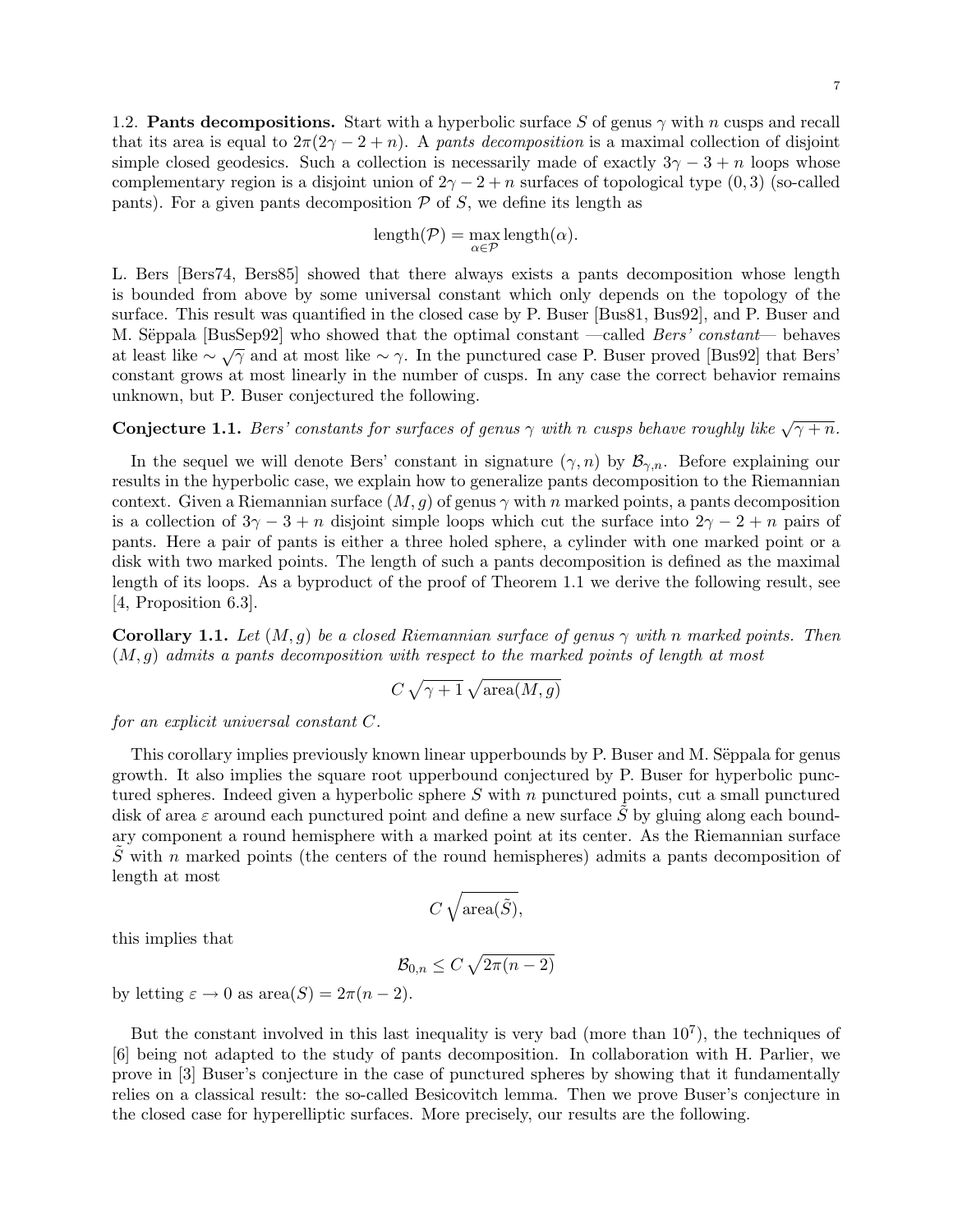**Theorem 1.2.** 1) Any hyperbolic sphere with  $n \geq 4$  cusps admits a pants decomposition of length at most  $30\sqrt{2\pi(n-2)}$ .

2) For any  $n > 6$ , there exists a hyperbolic sphere with n punctured points such that any pants decomposition has length at least

$$
8\arcsinh 1\big(\sqrt{\frac{n-4}{2}}-1\big).
$$

3) Any hyperelliptic hyperbolic surface of genus  $\gamma \geq 2$  admits a pants decomposition of length at most  $51\sqrt{4\pi(\gamma-1)}$ .

4) For any  $\gamma \geq 2$ , there exists a hyperelliptic hyperbolic surface of genus  $\gamma$  such that any pants decomposition has length at least

$$
4 \text{arcsinh1}(\sqrt{\frac{\gamma - 3}{2}} - 1).
$$

In particular, we derive from this theorem the optimal dependance of Bers' constant  $\mathcal{B}_{0,n}$  in the number of punctured points: √

$$
4\sqrt{n-2} \lesssim \mathcal{B}_{0,n} \le 76\sqrt{n-2}.
$$

The proof of point 1) in Theorem 1.2 relies both on an induction argument and Besicovitch lemma, and should be compared to the proof of Theorem 1.1. The proof of point 2) is the explicit construction of the asymptotically optimal two-spheres. This construction is inspired by the example of P. Buser called the "hairy torus"—a hairy torus with hair tips pairwise glued together whose genus is γ and whose length of pants decompositions asymptotically grows at least like  $\sim \sqrt{\gamma}$ —. Point 3) is obtained as follows. Our upper estimate for length of short pants decomposition of punctured spheres admits a version for two-spheres with conical points of angle  $\pi$ . Quotient of hyperelliptic surfaces by their hyperelliptic involution being such two-spheres, we pull back short pants decomposition on the quotient sphere to pants decomposition of controlled length on the initial surface. Lastly point  $\chi$  is proved by adapting the examples of point  $\chi$  to quotient of hyperelliptic surfaces and using the strategy of point 3).

Given a pants decomposition on a closed marked Riemannian surface or a punctured hyperbolic surface, we can also ask for bounds on the *total length* of the pants decomposition defined as the sum of the length of the curves involved in the pants decomposition. Our main theorem in this direction states that for any fixed genus  $\gamma$ , one can control the growth rate of total length of some pants decomposition of a surface of area  $\sim \gamma + n$  by a factor which grows like n log n, where n is the number of marked or punctured points. This result appeared in [4] written in collaboration with H. Parlier and S. Sabourau. More precisely, we have the following statement.

**Theorem 1.3.** Fix  $n \geq 1$  and  $\gamma \geq 0$ . Let  $(M, g)$  be a hyperbolic surface of genus  $\gamma$  with n cusps or a closed Riemannian surface of genus  $\gamma$  with n marked points whose area is normalized to  $2\pi(2\gamma+n-2)$ .

Then  $(M, g)$  admits a pants decomposition whose total length is bounded from above by

 $C_{\gamma} n \log(n+1),$ 

where  $C_{\gamma}$  is an explicit genus dependent constant.

This estimate is sharp except possibly for the  $log(n + 1)$  term. Indeed, the total lengths of the pants decompositions of hyperbolic surfaces of genus  $\gamma$  with n cusps and no closed geodesics of length less than  $\frac{1}{100}$  are at least  $C'_{\gamma}$  n for some positive constant  $C'_{\gamma}$  depending only on the genus.

As a corollary to the above we show that a hyperelliptic surface of genus  $\gamma$  admits a pants decomposition of total length at most  $\sim \gamma \log \gamma$ . This is in strong contrast with the general case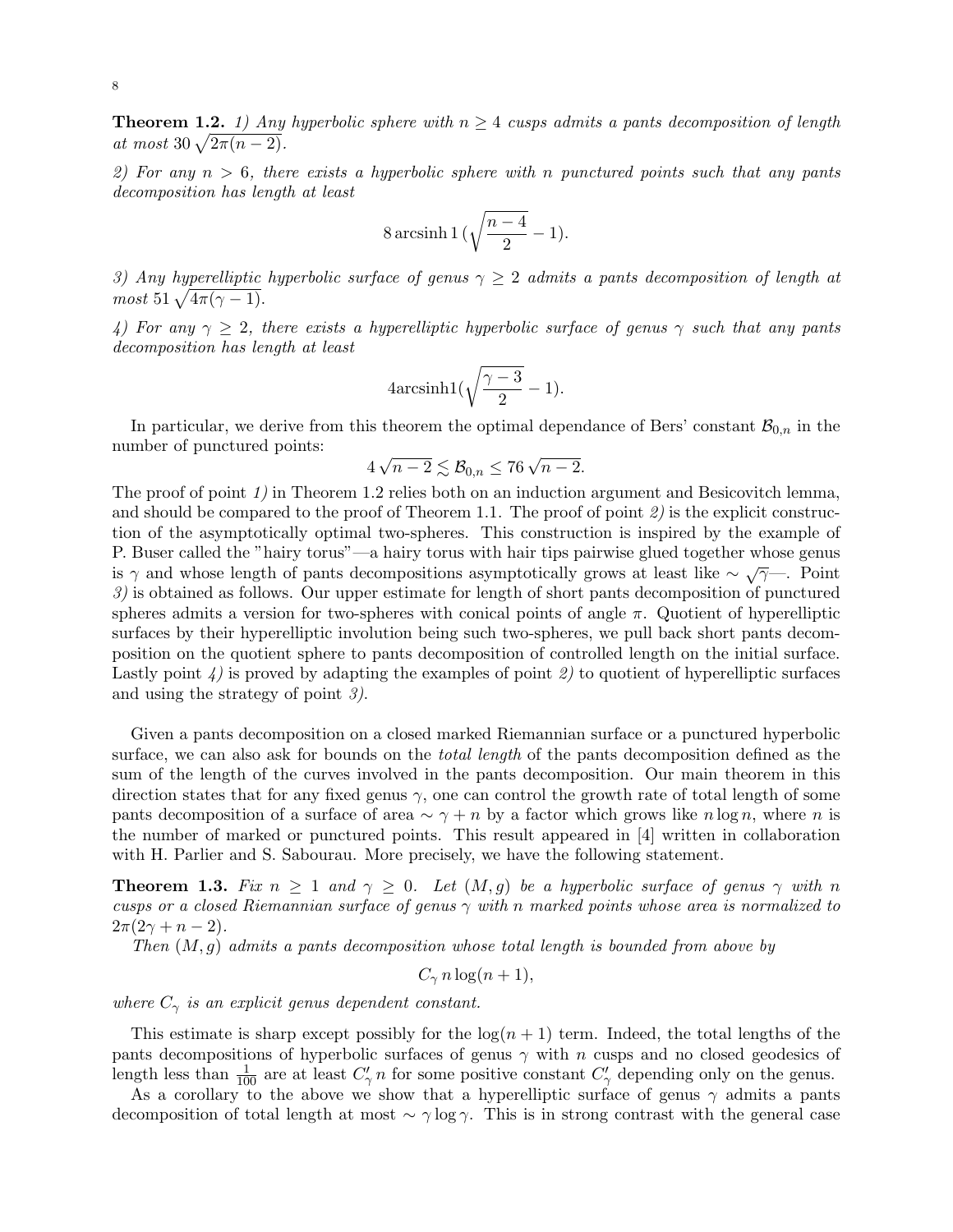according to a result of L. Guth, H. Parlier and R. Young [GutParY12]: "random" hyperbolic surfaces have all their pants decompositions of total length at least  $\sim \gamma^{7/6-\epsilon}$  for any  $\epsilon > 0$ .

Theorem 1.3 is proved by considering naturally embedded graphs which capture part of the topology and geometry of the surface, and studying these graphs carefully. This method also permits us to generalize estimate (1.2) to almost  $\gamma$  homologically independent curves. This is the purpose of the next section.

1.3. Homologically independent loops. The homological systole of a closed Riemannian surface of genus  $\gamma$  with normalized area  $4\pi(\gamma - 1)$  is at most ~ log  $\gamma$ . This result is equivalent to the version of inequality (1.2) for the homogical systole due to M. Gromov, see [Gro96, 2.C]. The dependence in the genus is optimal: there exist families of hyperbolic surfaces, one in each genus, whose homological systoles grow like  $\sim \log \gamma$ . The first of these were constructed by P. Buser and P. Sarnak in their seminal article [BusSar94], and there have been other constructions since by R. Brooks [Bro99] and M. Katz, M. Schaps and U. Vishne [KatzSchVish07]. By showing that the shortest homologically nontrivial loop on a hyperbolic surface lies in a "thick" embedded cylinder, P. Buser and P. Sarnak also derived new bounds on the minimal norm of nonzero period lattice vectors of Riemann surfaces. This result paved the way for a geometric approach of the Schottky problem which consists in characterizing Jacobians (or period lattices of Riemann surfaces) among abelian varieties.

In [BusSep02, BusSep03], P. Buser and M. Seppälä studied bounds on the lengths of curves in a homology basis for closed hyperbolic surfaces. Note however that without a lower bound on the homological systole, the  $\gamma + 1$  shortest homologically independent loop cannot be bounded by any function of the genus. Indeed, consider a hyperbolic surface with  $\gamma$  very short homologically independent (and thus disjoint) loops. Every loop homologically independent from these short curves must cross one of them, and via the collar lemma, can be made arbitrarily large by pinching our initial  $\gamma$  curves.

On the other hand, without assuming any lower bound on the homological systole, M. Gromov [Gro83, 1.2.D'] proved that on every closed Riemannian surface of genus  $\gamma$  with area normalized to  $4\pi(\gamma - 1)$ , the length of the  $\gamma$  shortest homologically independent loops is at most manzed to  $\frac{4\pi}{7}$ . Furthermore, Buser's so-called hairy torus example [Bus81, Bus92] shows that this bound is optimal, even for hyperbolic surfaces.

In the article [4], we obtain with H. Parlier and S. Sabourau new bounds on the lengths of short homology basis for closed Riemannian surfaces with homological systole bounded from below.

**Theorem 1.4.** Let  $(M, q)$  be a closed Riemannian surface of genus  $\gamma$  with homological systole at least  $\ell$  and area equal to  $4\pi(\gamma - 1)$ . Then there exist  $2\gamma$  loops  $\alpha_1, \ldots, \alpha_{2\gamma}$  on M which induce a basis of  $H_1(M; \mathbb{Z})$  such that

(1.5) 
$$
\operatorname{length}(\alpha_k) \le C_0 \frac{\log(2\gamma - k + 2)}{2\gamma - k + 1} \gamma,
$$

where  $C_0 = \frac{2^{16}}{\min\{1\}}$  $\frac{2^{10}}{\min\{1,\ell\}}$ . In particular:

- (1) the lengths of the  $\alpha_i$  are bounded by  $C_0 \gamma$ ;
- (2) the median length of the  $\alpha_i$  is bounded by  $C_0 \log(\gamma + 1)$ .

The linear upper bound in the genus of item (1) already appeared in [BusSep03] for hyperbolic surfaces, where the authors obtained a similar bound for the length of so-called canonical homology basis. They also constructed a genus  $\gamma$  hyperbolic surface all of whose homology bases have a loop of length at least  $C\gamma$  for some positive constant C. This shows that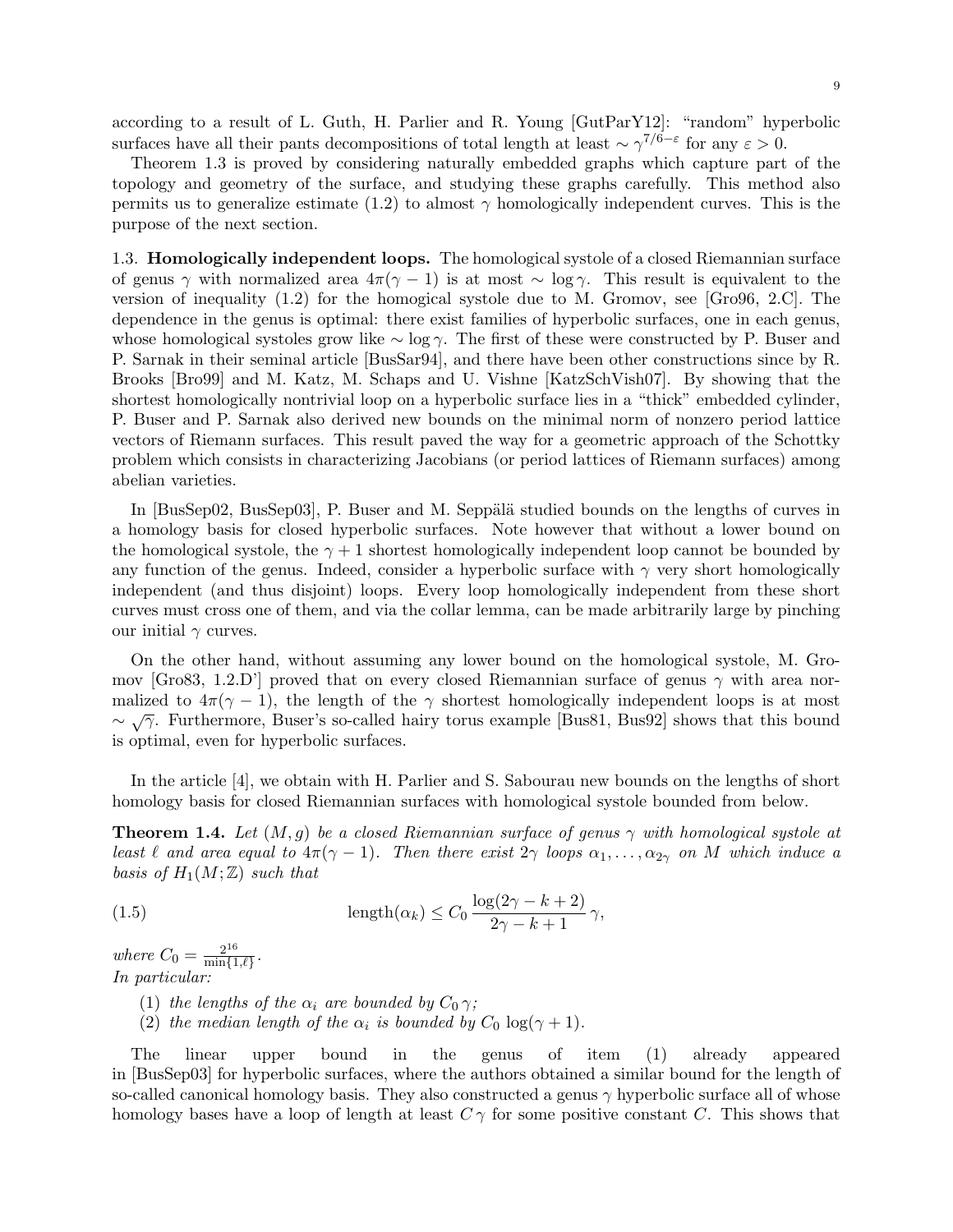the linear upper bound in (1) is roughly optimal. However, the general bound (1.5) on the length of the loops of a short homology basis, and in particular the item (2), cannot be derived from the arguments of [BusSep03] even in the hyperbolic case. The bound obtained in (2) is also roughly optimal. Indeed, the Buser-Sarnak surfaces [BusSar94] have their homological systole greater or equal to  $\frac{4}{3}$  log  $\gamma$  minus a constant.

A natural question is to find out for how many homologically independent curves does Gromov's  $\log \gamma$  bound hold. In [4], we show using Theorem 1.4 that on every closed Riemannian surface of genus  $\gamma$  with normalized area there exist almost  $\gamma$  homologically independent loops of lengths at most  $\sim$  log  $\gamma$ . More precisely, we prove the following.

**Theorem 1.5.** Let  $\eta : \mathbb{N} \to \mathbb{N}$  be a function such that

$$
\lambda := \sup_{\gamma} \frac{\eta(\gamma)}{\gamma} < 1.
$$

Then there exists a constant  $C_{\lambda}$  such that for every closed Riemannian surface  $(M, g)$  of genus  $\gamma$ there are at least  $\eta(\gamma)$  homologically independent loops  $\alpha_1, \ldots, \alpha_{\eta(\gamma)}$  which satisfy

$$
\operatorname{length}(\alpha_i) \le C_{\lambda} \frac{\log(\gamma + 1)}{\sqrt{\gamma}} \sqrt{\operatorname{area}(M, g)}
$$

for every  $i \in \{1, \ldots, \eta(\gamma)\}.$ 

Typically, this result applies to  $\eta(\gamma) = [\lambda \gamma]$  where  $\lambda \in (0, 1)$ .

Thus, the previous theorem generalizes Gromov's log bound on the homological systole to the lengths of almost  $\gamma$  homologically independent loops. Note that its proof differs from other systolic inequality proofs. Specifically, it directly yields a  $\log \gamma$  bound on the homological systole without considering the homotopical systole (that is, the shortest length of a homotopically nontrivial loop). Initially, M. Gromov obtained his bound from the bound (1.2) on the homotopical systole using surgery, cf. [Gro96, 2.C]. However the original proof of the log  $\gamma$  bound on the homotopical systole, cf. [Gro83, 6.4.D'] and [Gro96], as well as the alternative proofs available, cf. [Bal04, KatzSab05], do not directly apply to the homological systole.

One can ask how far from being optimal our result on the number of short (homologically independent) loops is. Of course, in light of the Buser-Sarnak examples, one can not hope to do (roughly) better than a logarithmic bound on their lengths, but the question on the number of such curves remains. Now, because of Buser's hairy torus example, we know that the  $\gamma$  shortest homologically independent loops of a hyperbolic surface of genus  $\gamma$  can grow like  $\sim \sqrt{\gamma}$  and that the result of Theorem 1.5 cannot be extended to  $\eta(\gamma) = \gamma$ . Still, one can ask for  $\gamma - 1$  homologically independent loops of lengths at most  $\sim$  log  $\gamma$ , or more generally for any number of homologically independent loops of lengths at most  $\sim \log \gamma$  which grows asymptotically like  $\gamma$ . Note that the surface constructed from Buser's hairy torus does not provide a counterexample in any of these cases.

Our next theorem shows this is impossible, which proves that the result of Theorem 1.5 on the number of homologically independent loops whose lengths satisfy a log  $\gamma$  bound is optimal. Before stating this theorem, it is convenient to introduce the following definition.

**Definition 1.1.** Given  $k \in \mathbb{N}^*$ , the k-th homological systole of a closed Riemannian manifold  $(M, g)$ , denoted by  $\operatorname{sys}_k(M, g)$ , is defined as the smallest real  $L \geq 0$  such that there exist k homologically independent loops on M of length at most L.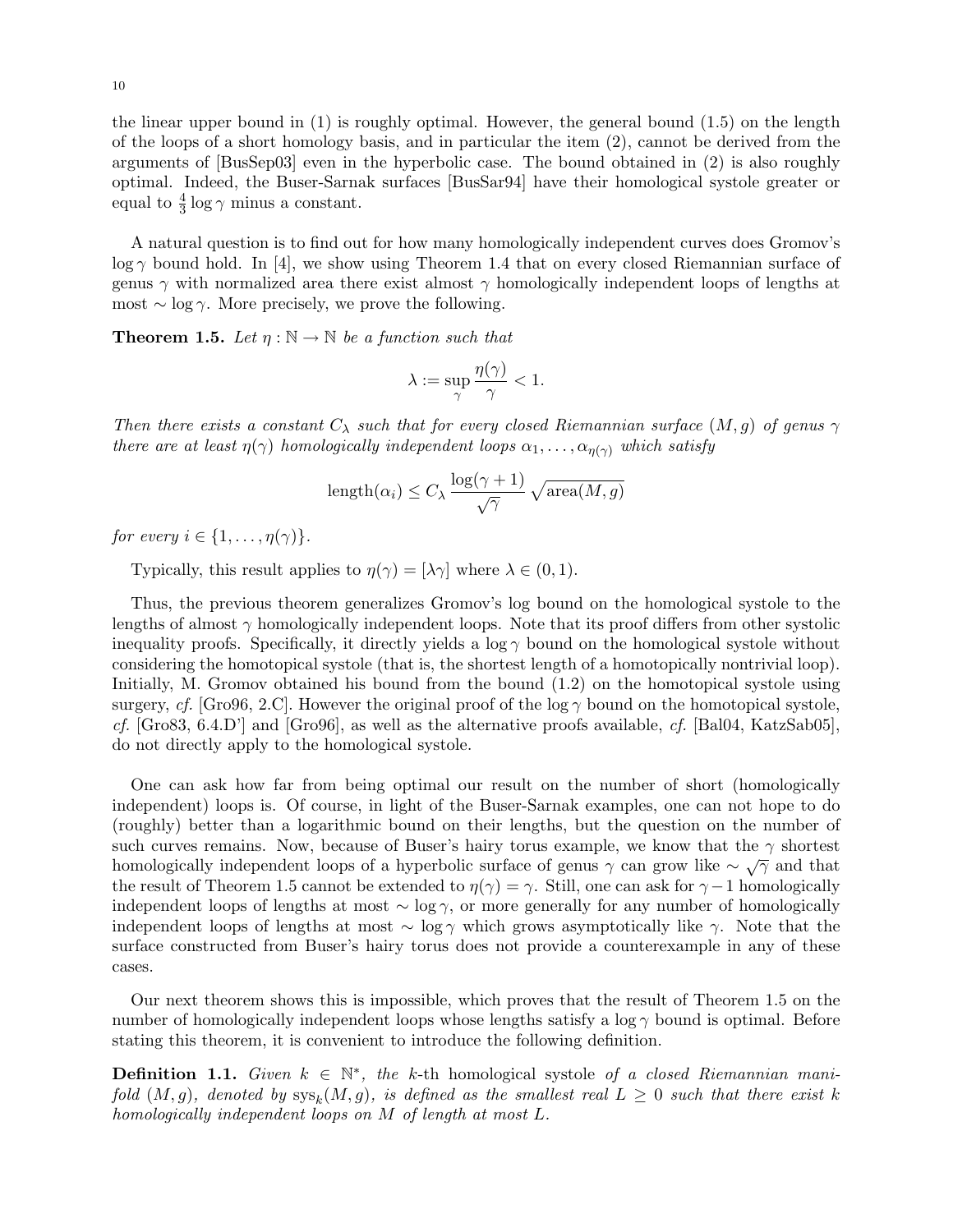With this definition, under the assumption of Theorem 1.5 every closed Riemannian surface of genus  $\gamma$  with area  $4\pi(\gamma - 1)$  satisfies

$$
sys_{\eta(\gamma)}(M, g) \le C_{\lambda} \log(\gamma + 1)
$$

for some constant  $C_{\lambda}$  depending only on  $\lambda$ . Furthermore, still under the assumption of Theorem 1.5, Gromov's sharp estimate, cf. [Gro83, 1.2.D'], with this notation becomes

$$
sys_{\gamma}(M, g) \le C \sqrt{\gamma}
$$

where C is a universal constant.

We can now state the second main result of [4].

**Theorem 1.6.** Let  $\eta : \mathbb{N} \to \mathbb{N}$  be a function such that

$$
\lim_{\gamma \to \infty} \frac{\eta(\gamma)}{\gamma} = 1.
$$

Then there exists a sequence of genus  $\gamma_k$  hyperbolic surfaces  $S_{\gamma_k}$  with  $\gamma_k$  tending to infinity such that

$$
\lim_{k \to \infty} \frac{\operatorname{sys}_{\eta(\gamma_k)}(S_{\gamma_k})}{\log \gamma_k} = \infty.
$$

We now present an application of theorem 1.5 to the geometry of Jacobians of Riemann surfaces, extending the work [BusSar94] of P. Buser and P. Sarnak.

Consider a closed Riemann surface S of genus  $\gamma$ . We define the  $L^2$ -norm  $|.|_{L^2}$ , simply noted  $|.|$ , on  $H^1(S; \mathbb{R}) \simeq \mathbb{R}^{2\gamma}$  by setting

(1.6) 
$$
|\Omega|^2 = \inf_{\omega \in \Omega} \int_S \omega \wedge * \omega
$$

where  $*$  is the Hodge star operator and the infimum is taken over all the closed one-forms  $\omega$  on S representing the cohomology class  $\Omega$ . The infimum in (1.6) is attained by the unique closed harmonic one-form in the cohomology class  $\Omega$ . The space  $H^1(S;\mathbb{Z})$  of the closed one-forms on S with integral periods (that is, whose integrals over the cycles of M are integers) is a lattice of  $H^1(S;\mathbb{R})$ . The Jacobian  $J$  of  $S$  is a principally polarized abelian variety isometric to the flat torus

$$
\mathbb{T}^{2\gamma} \simeq H^1(S; \mathbb{R})/H^1(S; \mathbb{Z})
$$

endowed with the metric induced by |.|.

In their geometric approach of the Schottky problem, P. Buser and P. Sarnak [BusSar94] also proved that the homological systole of the Jacobian of a Riemann surface S of genus  $\gamma$  is at most  $\sim \sqrt{\log \gamma}$  and this bound is optimal. In other words, there is a nonzero lattice vector in  $H^1(S;\mathbb{Z})$  $\sim \sqrt{\log \gamma}$  and this bound is optimal. In other words, there is a honzero lattice vector in  $H^{-}(S; \mathbb{Z})$  whose  $L^2$ -norm satisfies a  $\sqrt{\log \gamma}$  upper bound. We extend their result by showing that there exist almost  $\gamma$  linearly independent lattice vectors whose norms satisfy a similar upper bound. More precisely, we have the following.

**Corollary 1.2.** Let  $\eta : \mathbb{N} \to \mathbb{N}$  be a function such that

$$
\lambda := \sup_{\gamma} \frac{\eta(\gamma)}{\gamma} < 1.
$$

Then there exists a constant  $C_{\lambda}$  such that for every closed Riemann surface S of genus  $\gamma$  there are at least  $\eta(\gamma)$  linearly independent lattice vectors  $\Omega_1, \ldots, \Omega_{\eta(\gamma)} \in H^1(S; \mathbb{Z})$  which satisfy

$$
(1.7) \t\t |\Omega_i|_{L^2}^2 \le C_\lambda \log(\gamma + 1)
$$

for every  $i \in \{1, \ldots, \eta(\gamma)\}.$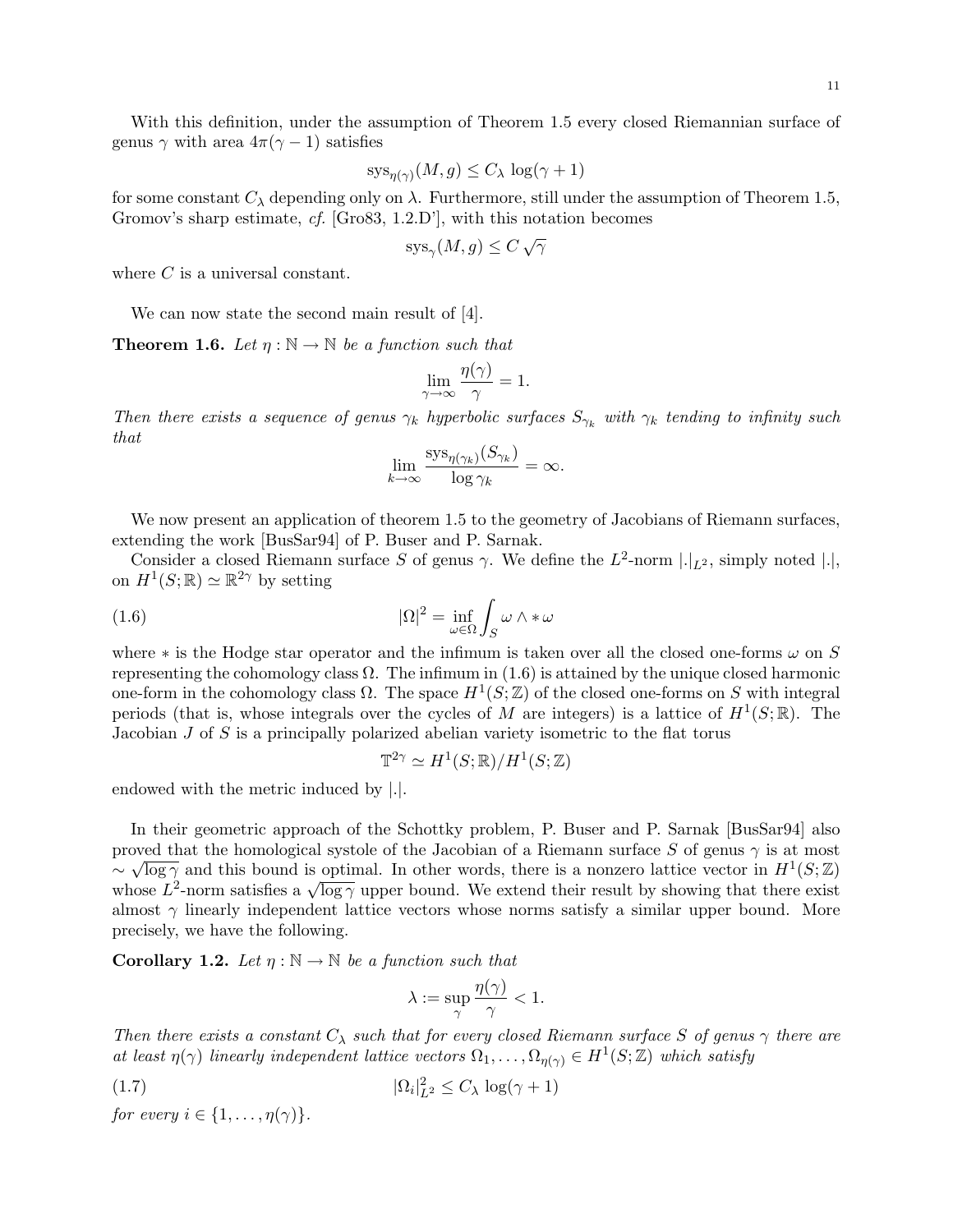The only extension of the Buser-Sarnak estimate we are aware of is due to B. Muetzel [Mue10], who recently proved a similar result with  $\eta(\gamma) = 2$ . Contrary to Theorem 1.5, we do not know whether the result of Corollary 1.2 is sharp regarding the number of independent lattice vectors of norm at most  $\sim \sqrt{\log \gamma}$ .

To prove Theorem 1.4 we consider naturally embedded graphs which capture a part of the topology and geometry of the surface, and recursively use on these graphs a systolic inequality due to B. Bollobás, E. Szemerédi and A. Thomason [BolTho97, BolSze02]. Then, we derive Theorem 1.5 in the absence of a lower bound on the homological systole. In the hyperbolic case (restricting ourselves to hyperbolic metrics in our constructions), we further obtain a crucial property for the proof of Corollary 1.2: the loops given by Theorem 1.5 have embedded collars of uniform width. To prove Theorem 1.6, we adapt known constructions of surfaces with large homological systole to obtain closed hyperbolic surfaces of large genus which asymptotically approach the limit case.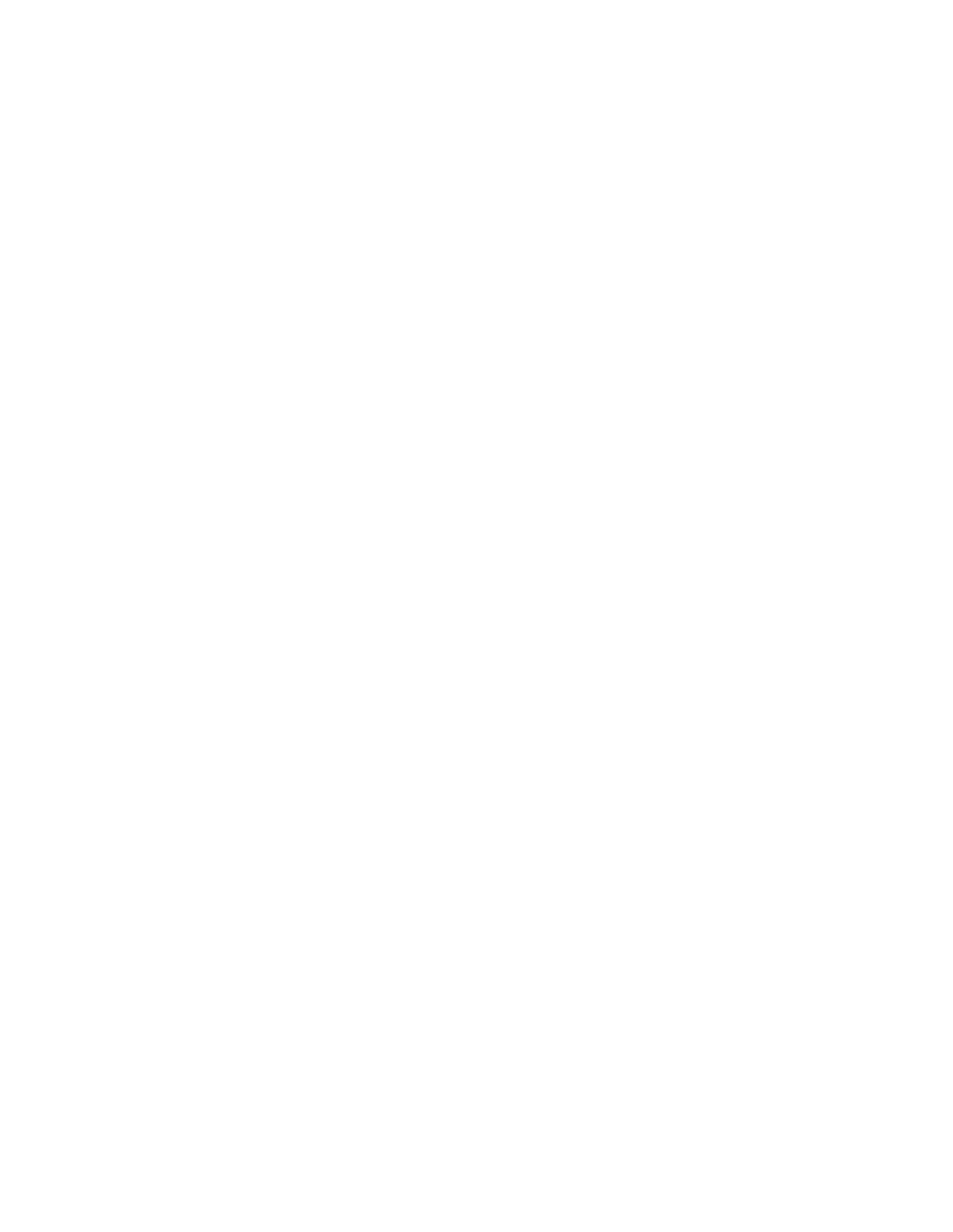### 2. Local systolic geometry

In this second part of our report we present local systolic properties of some special metrics. All these metrics share the same property: they have a lot of closed geodesics whose length is precisely their systole. These results are included in the articles  $[1]$ ,  $[5]$ ,  $[7]$  and  $[8]$ , the article  $[1]$ being written in collaboration with J.C. Alvarez Paiva while the article [7] was a collaboration with C. Croke and M. Katz. In a first part we consider the two-sphere endowed with two remarkable metrics: a singular metric with three conical singularities which was conjectured by E. Calabi to realize the minimum value of the ratio area/sys<sup>2</sup> over smooth metrics, and the round metric. Then we enlarge our study using contact geometry and give strong local systolic properties for any Zoll Finsler smooth metric on a closed manifold. In the sequel, otherwise stated, all Riemannian or Finsler metrics are supposed to be smooth.

2.1. Local systolic and diastolic geometry of the two-sphere. Given a smooth Riemannian metric  $g$  on the two-sphere, recall that the systole is defined as the shortest length of a nontrivial closed geodesic and is denoted by  $sys(S^2, g)$ . According to Croke's inequality (1.1) the area is bounded from below by the systole as follows:

area
$$
(S^2, g) \ge 1/31^2 \cdot sys(S^2, g)^2
$$
.

The constant in the inequality was successively improved by A. Nabutovsky and R. Rotman [NabRot02], S. Sabourau [Sab04] and R. Rotman [Rot06]. The best known constant (due to R. Rotman) is 1/32 but the optimal constant remains unknown. Surprisingly, the round sphere is not a global minimum of the *systolic area*—the ratio area/sys<sup>2</sup>—. Indeed E. Calabi, see [Cro88], has remarked that the singular metric  $g_c$  on  $S^2$  defined by taking two identical equilateral triangles remarked that the singular metric  $g_c$  on  $S^2$  defined by taking two identical equilateral triangles glued along their boundary has systolic area  $1/(2\sqrt{3})$ . While  $g_c$  is nor smooth or (strictly) convex, the surface  $(S^2, g_c)$  can be thickened to yield convex smooth two-spheres for which the systolic area is strictly smaller than  $1/\pi$ , the value which corresponds to the systolic area of the round metric  $g_0$ . This singular metric  $g_c$  is conjectured to achieve the global minimum of the systolic area for  $S^2$ :

Conjecture 2.1 (Optimal systolic inequality for the two-sphere). For any smooth Riemannian metric g on the two-sphere,

$$
\operatorname{area}(S^2, g) \ge \frac{1}{2\sqrt{3}} \cdot \operatorname{sys}(S^2, g)^2.
$$

In section 1.1, we presented a diastolic inequality obtained in [6] with S. Sabourau that asserts that for any smooth Riemannian two-sphere  $(S^2, g)$ 

$$
\operatorname{area}(S^2, g) \ge C \cdot \operatorname{dias}(S^2, g)^2
$$

where C is some positive constant. Recall that the diastole denoted by  $\text{dias}(S^2, g)$  is defined as the value obtained by a minimax process over the space of one-cycles and satisfies

$$
dias(S^2, g) \geq sys(S^2, g).
$$

Furthermore the two quantities coincide for smooth strictly convex Riemannian metrics by [CalCao92]. Furthermore the two quantities coincide for smooth strictly convex Klemannian metrics by [CalCaos.<br>The *diastolic area*—the ratio area/dias<sup>2</sup>—of the singular metric  $g_c$  equals to  $1/(2\sqrt{3})$  and the following conjecture appears rather natural.

Conjecture 2.2 (Optimal diastolic inequality for the two-sphere). For any Riemannian two-sphere  $(S^2, g),$ 

$$
\operatorname{area}(S^2, g) \ge \frac{1}{2\sqrt{3}} \cdot \operatorname{dias}(S^2, g)^2.
$$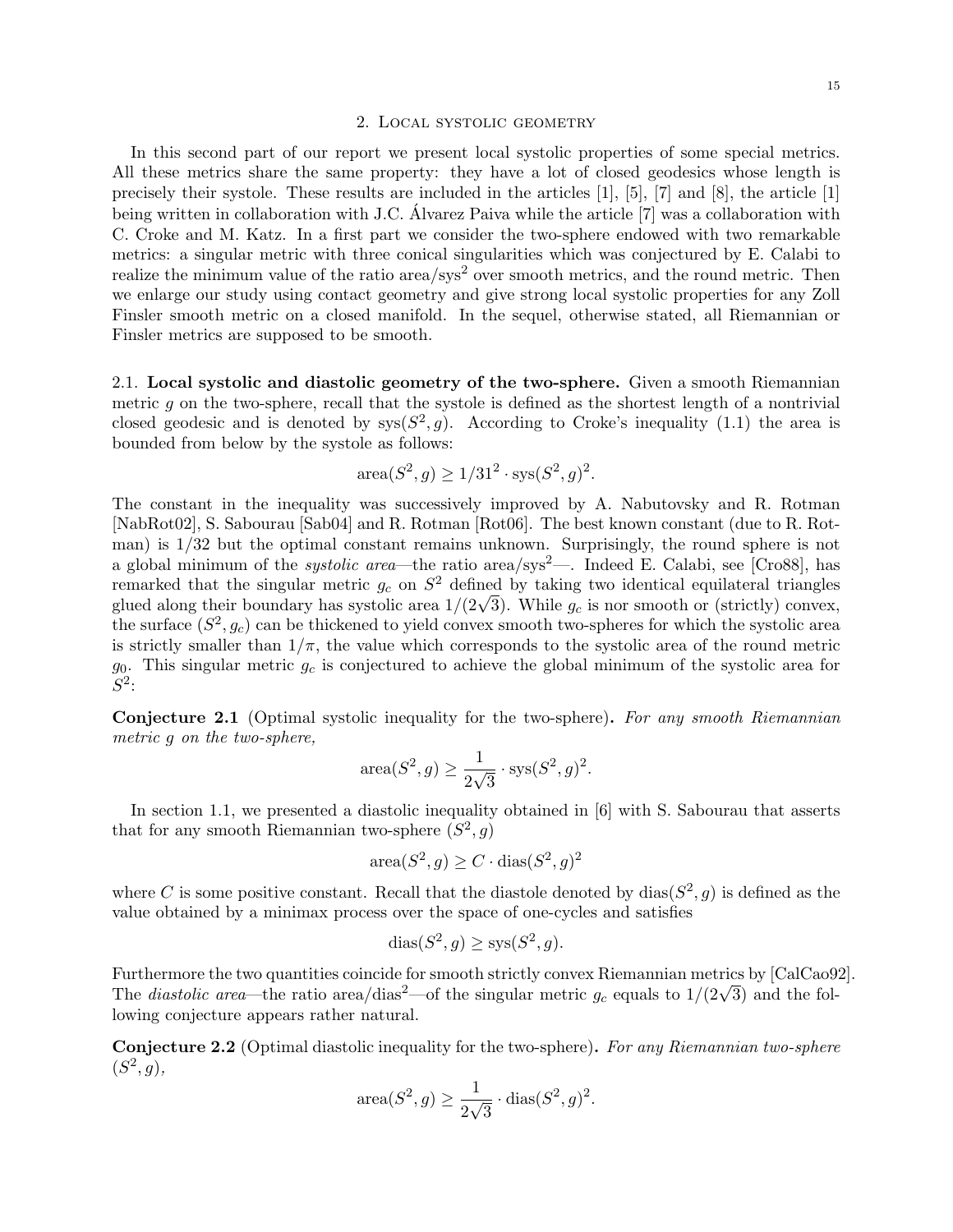Observe that this conjecture is stronger than conjecture 2.1. By Pál's Theorem  $[Pá121]$ , conjecture 2.2 holds for the special set of singular metrics obtained by gluing two copies of any convex disk of the plane along their boundary.

In this section we focus on local properties of systolic and diastolic area near the singular metric  $g_c$  and near the round metric  $g_0$ . By the uniformization theorem the two-sphere admits only one conformal structure up to diffeomorphism. So we reduce our study to the local behaviour of systolic and diastolic area over the space of metrics conformal respectively to  $g_c$  or  $g_0$ . Furthermore, these functionals being scale invariant, we use this additional symmetry to further reduce the space of metrics studied in the neighbourhood of  $g_0$ , see below. We already point out that we will obtained another type of local result for the round metric—and more generally for Zoll Finsler manifolds by using contact geometry and perturbation theory in section 2.3.

We begin by presenting our results in the neighbourhood of the singular metric. Denote by  $\mathcal{M}_c$ the space of Riemannian metrics of class  $C^1$  with three conical singularities of angle  $2\pi/3$ . We remark in [5, Proposition 2.2] that the infimum of the diastolic area over  $\mathcal{M}_c$  coincides with the infimum of the diastolic area over the space of smooth metrics. So  $\mathcal{M}_c$  is relevant for our local study. The natural topology on  $\mathcal{M}_c$  is the  $C^1$ -topology, defined as the topology induced by the  $C^1$  compact-open topology on  $C^1(S^2, \mathbb{R}^*_+)$  (see [Hir76, p. 34]). In [5] we prove the following local version of conjecture 2.2.

**Theorem 2.1** (Local minimality of the singular metric for the  $C<sup>1</sup>$ -topology). There exists an open neighborhood  $\mathcal O$  of  $g_c$  in  $\mathcal M_c$  with respect to the  $C^1$ -topology such that for all  $g \in \mathcal O$ ,

$$
\operatorname{area}(S^2, g) \ge \frac{1}{2\sqrt{3}} \operatorname{dias}(S^2, g)^2
$$

with equality if and only if g is isometric to some multiple of  $g_c$ .

As dias  $\geq$  sys, Theorem 2.1 remains valid with the systole replacing the diastole. Our proof is based on the study of a degree 3 ramified cover of  $S^2$  by the two-torus  $\mathbb{T}^2$  and an optimal systolic inequality on the torus due to C. Loewner. In [Sab10], S. Sabourau found an alternative proof of our theorem which does not make use of the uniformization theorem, but is based on the study of the same ramified cover, and carries over to metrics which are closed enough for the Lipschitz distance (in particular thus authorizing small variations of the angles of the three conical points).

We now present our results in the neighbourhood of the round metric. Denote by  $\mathcal{M}_0$  the space of smooth Riemannian metrics of the two-sphere. The space  $D$  of smooth diffeomorphism naturally acts on  $\mathcal{M}_0$  and both diastolic and systolic area are invariant under this action, as well as under the action of  $\mathbb{R}_+^*$  on  $\mathcal{M}_0$  by homothety : for any metric  $g \in \mathcal{M}_0$ , any diffeomorphism  $\phi \in \mathcal{D}$  and any scalar  $\lambda > 0$ , the metric  $\lambda \cdot \phi^* g$  has the same diastolic (respectively systolic) area as g. Denote by

$$
\mathcal{T}_0 := \left\{ f^2 \cdot g_0 \mid f \in C^\infty(S^2, \mathbb{R}_+^*) \text{ with } \int_{S^2} f dv_{g_0} = 4\pi \right\}
$$

the space of normalized Riemannian metrics smooth conformal to  $g_0$ . (Here  $dv_{g_0}$  denotes the Riemannian volume associated to  $g_0$  which satisfies  $\int_{S^2} dv_{g_0} = 4\pi$ .) The space  $\mathcal{T}_0$  parametrizes the quotient of  $\mathcal{M}_0$  under the action of  $\mathcal{D}$  and  $\mathbb{R}^*_+$ , any smooth metric being isometric to some multiple of a metric in  $\mathcal{T}_0$  thanks to the uniformization theorem. It is important to remind that diastole and systole coincide for smooth strictly convex metrics according to [CalCao92]. Thus near the round metric it is equivalent to study systolic or diastolic area. In order to state our next result, we need the following definition.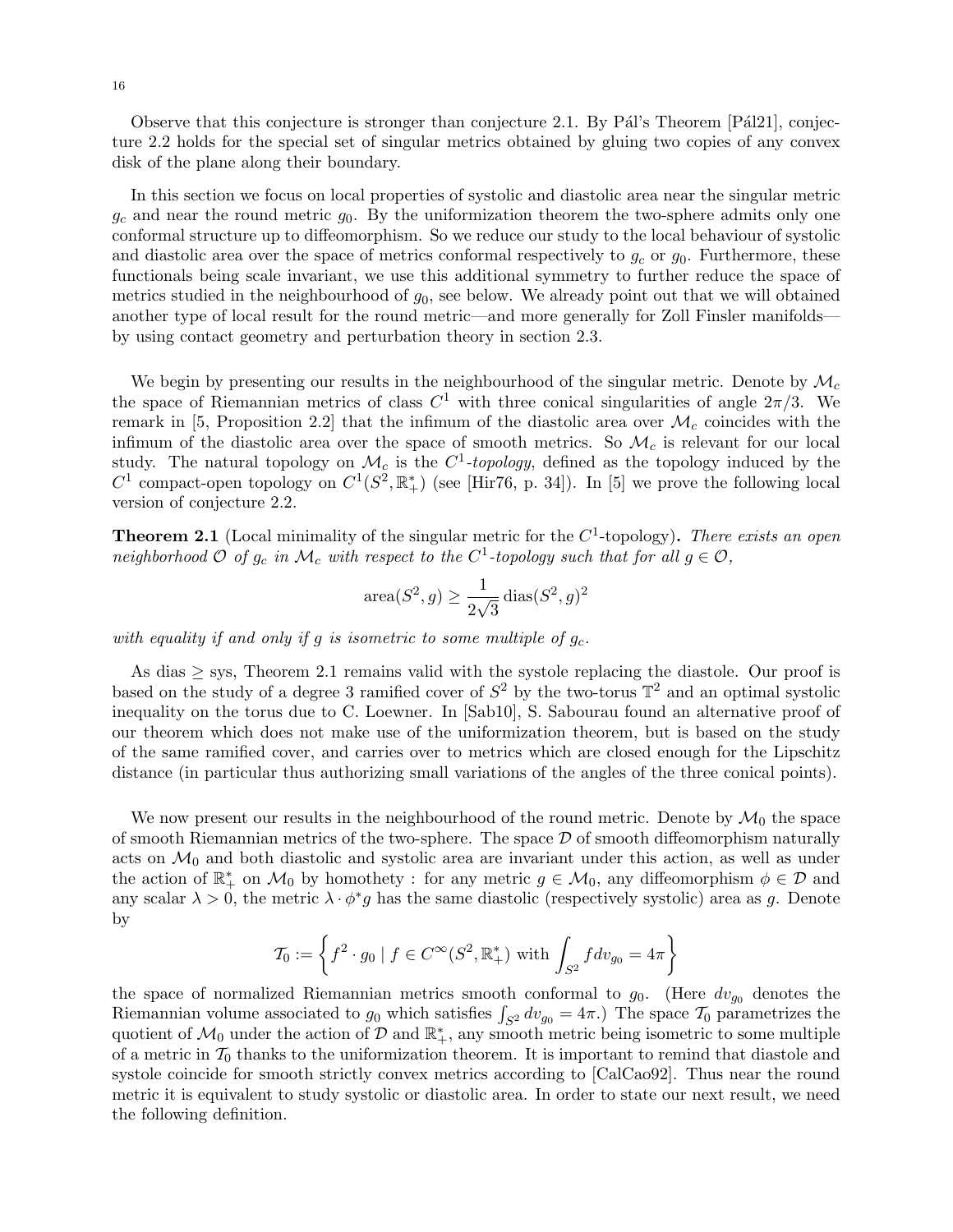**Definition 2.1** (Natural paths between metrics). Let q and h be two Riemannian metrics on some manifold. The natural path  $\{g_t\}_{t\in[0,1]}$  of Riemannian metrics from g to h is defined by the following equation on the associated distance functions :

$$
d_{g_t} = (1-t)d_g + td_h
$$

*for*  $t \in [0, 1]$ .

A natural path between two metrics is thus the linearly parametrized segment between the corresponding distance functions. By a result of V. Guillemin [Gui76], there exist plenty of smooth deformations of the round metric by smooth (non-isometric) Zoll metrics—metrics all of whose geodesics are closed and of the same length—. As Zoll metrics all have the same diastolic area, the round metric can not be a strict local minimum of diastolic area. Somewhat surprising, a consequence of our results in [8] is that the round metric is a strict local minimum of diastolic area along natural paths in  $\mathcal{T}_0$ . More precisely, we have the following theorem.

**Theorem 2.2** (Local minimality of the round metric along natural paths). Let q be a metric in  $\mathcal{T}_0$  different from  $g_0$  and denote by  $\{g_t\}$  the natural path from  $g_0$  to g. Then there exists a positive  $\varepsilon$  such that for  $0 < t < \varepsilon$ 

$$
\operatorname{area}(S^2, g_t) > \frac{1}{\pi} \operatorname{dias}(S^2, g_t)^2.
$$

This statement strongly suggests that the round metric is a local minimum of diastolic (and thus systolic) area. However recall that even in the finite dimensional case we can construct functions with a local minimum along natural paths which is not a local minimum.

We now briefly explain how to derive Theorem 2.2 from the main result of [8].

*Proof.* Recall that (see [8, Proposition 4]) if  $\Psi : S^2 \to \mathbb{R}$  is a non-trivial smooth function such that

$$
\int_{S^2} \Psi dv_{g_0} = 0,
$$

then there exists a positive  $\varepsilon$  such that for  $0 < |t| < \varepsilon$ 

area
$$
(S^2, (1 + t\Psi)^2 \cdot g_0) > \frac{1}{\pi} \operatorname{dias}(S^2, (1 + t\Psi)^2 \cdot g_0)^2
$$
.

Now for any  $g = f^2 \cdot g_0 \in \mathcal{T}_0$  the natural path from  $g_0$  to g writes as

$$
g_t = (1 + t(f - 1))^2 \cdot g_0
$$

with  $\int_{S^2} (f - 1) dv_{g_0} = 0$ , and Theorem 2.2 directly follows.

In  $[8]$  we derive the criticality of the metric  $g_0$  for diastolic area. But we will present this result in a more general framework in section 2.3. In particular, we will see that in fact any smooth Zoll Finsler metric is a critical point of systolic area.

Both Theorems 2.1 and 2.2 are proved using the same strategy. For the variations of the metric in concern, the area could only increase while the average of the lengths of closed geodesics realizing the diastole is constant. So at least one of these lengths is not greater than the initial diastole and the local study of this closed curve permits to construct a short family of one-cycles sweeping out the deformed two-sphere.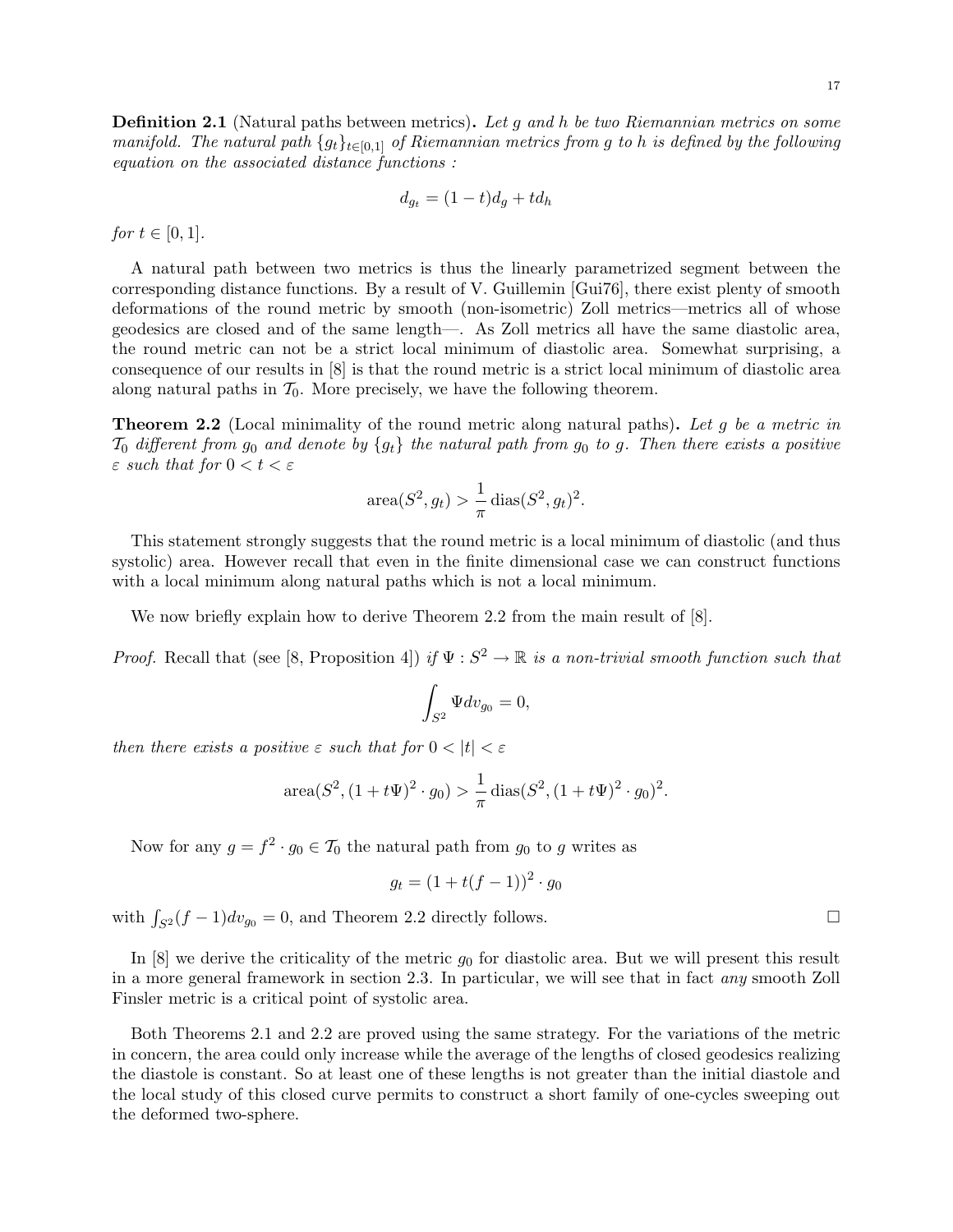2.2. Systole and diameter of Zoll metrics on the two-sphere. In this section we are interested in comparing the systole of a Riemannian two-sphere with another Riemannian invariant, namely the diameter. C. Croke proved in [Cro88] that any Riemannian two-sphere  $(S^2, g)$  satisfies the inequality

$$
sys(S^2, g) \le 9 \cdot diam(S^2, g).
$$

The constant in the inequality was successively improved by M. Maeda [Mae94], A. Nabutovsky and R. Rotman [NabRot02], and S. Sabourau [Sab04]. The best known constant is 4, see [NabRot02] and [Sab04], and it has been strongly believed that the optimal constant was 2 meaning that the round metric is optimal for the relationship between these two invariants, see [NabRot02, Introduction].

In [7] we construct in collaboration with C. Croke and M. Katz counterexamples to this conjectured inequality. More precisely, we prove the following.

**Theorem 2.3.** There exist smooth variations  $\{g_t\}$  of the round metric  $g_0$  by smooth Zoll metrics such that

$$
sys(S^2, g_t) > 2 \cdot diam(S^2, g_t)
$$

for sufficiently small  $t > 0$ .

So the round metric is not optimal for the ratio sys/diam. Such families of Zoll metrics with sys  $>$ 2 · diam are obtained via the theorem of V. Guillemin's [Gui76] asserting that for any smooth odd function on the two-sphere there exists a smooth conformal deformation of the round metric by Zoll metrics whose first derivative is precisely the prescribed odd function. By carefully choosing the odd function, we are able to ensure that the diameter strictly decreases while the systole remains unchanged. It is important to remark that, as Guillemin's theorem is obtained by applying an implicit function theorem, we have no idea of how far from 2 is the optimal constant in the systole/diameter inequality.

2.3. Local systolic geometry of Zoll Finsler manifolds. In this section we present the results obtained in collaboration with J.C. Alvarez Paiva in [1]. We first introduce contact geometry as a ´ natural setting for the study of systolic inequalities and then explain how we deduce new insights in systolic geometry by applying basic tools in perturbation theory.

A contact manifold is a pair  $(X, \alpha)$  consisting of a  $(2n+1)$ -dimensional manifold together with a smooth 1-form  $\alpha$  such that the top order form  $\alpha \wedge d\alpha^n$  never vanishes. In the sequel we suppose our contact manifolds are closed and oriented in such a way that  $\alpha \wedge d\alpha^n > 0$ . The kernel of  $\alpha$  defines a field of hyperplanes in the tangent space of  $X$  (a vector sub-bundle of  $TX$  of co-dimension one) that is maximally non-integrable called the *contact structure* associated to the contact form  $\alpha$ . Note that if  $(X, \alpha)$  is a contact manifold and  $\rho : X \to \mathbb{R}$  is a smooth function that never vanishes, the form  $\rho \alpha$  is also a contact form which defines the same contact structure as  $\alpha$ . Contact manifolds come with a natural volume:

$$
\text{vol}(X,\alpha) := \int_X \alpha \wedge d\alpha^n.
$$

They also carry a natural vector field, the Reeb vector field  $R_{\alpha}$ , defined by the equations  $d\alpha(R_{\alpha},\cdot)$ 0 and  $\alpha(R_{\alpha}) = 1$ . The flow of the vector field  $R_{\alpha}$  (remember our contact manifolds are all closed) is called the Reeb flow and its orbits are the Reeb orbits.

**Definition 2.2.** The systole of a contact manifold  $(X, \alpha)$ , which we denote by sys $(X, \alpha)$ , is the smallest period of any of its periodic Reeb orbits. We define the systolic volume of a contact manifold  $(X, \alpha)$  of dimension  $2n + 1$  as the ratio

$$
\mathfrak{S}(X,\alpha) = \frac{\text{vol}(X,\alpha)}{\text{sys}(X,\alpha)^{n+1}}.
$$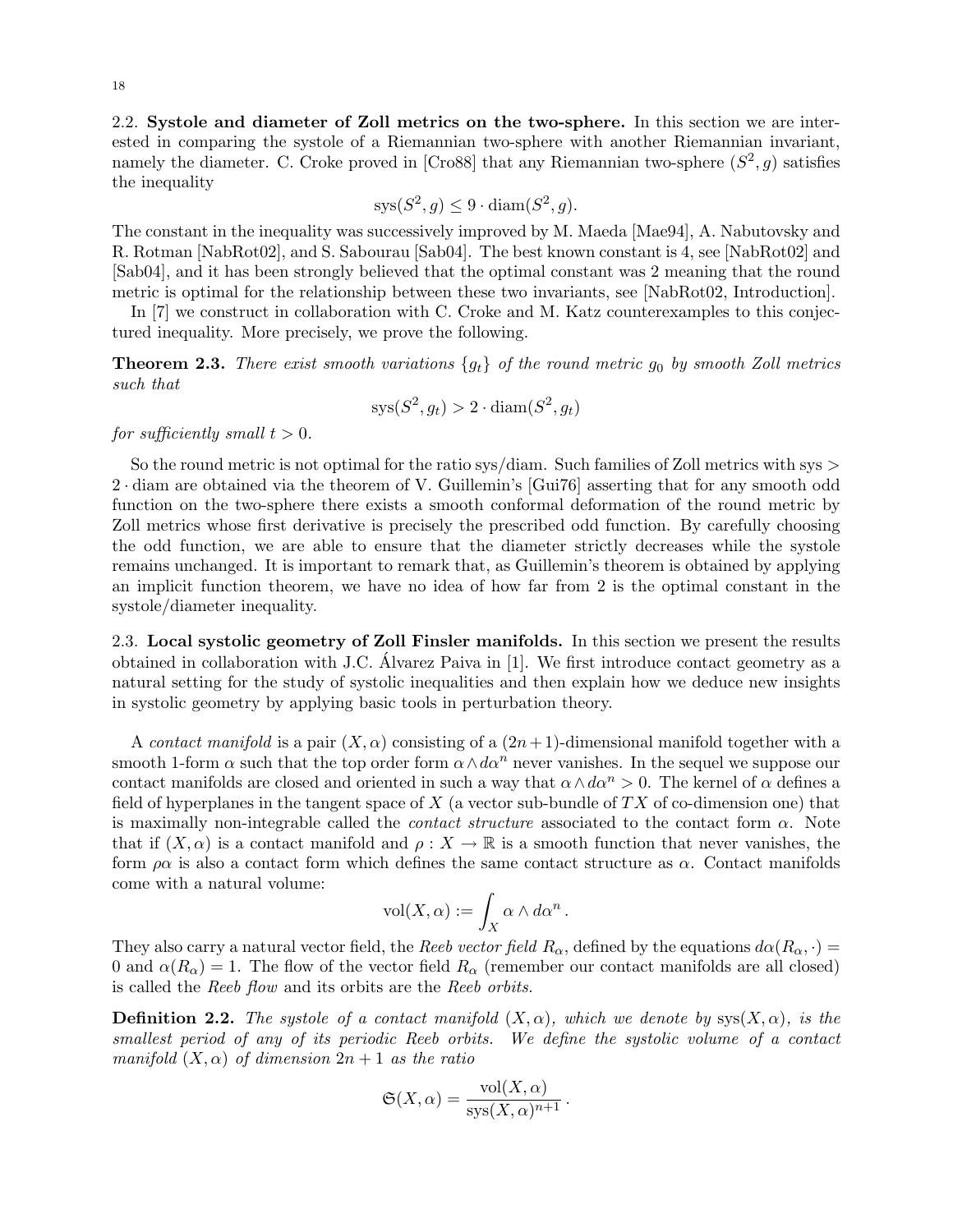Remark that in this definition we are implicitly assuming the existence of periodic Reeb orbits on closed contact manifolds. We can bypass this thorny issue by setting  $\mathfrak{S}(X,\alpha) = 0$  if there are no periodic Reeb orbits, but Weinstein's conjecture is that they always exist. More importantly, their existence has been proved for all the contact manifolds that appear in our results, see [1].

From the viewpoint of perturbation theory, one advantage of working in the contact setting is that we may assume that every smooth deformation of a contact manifold  $(X, \alpha_0)$  is of the form  $\rho_s \alpha_0$ , where  $\rho_s$  is a smooth function on M depending smoothly on the parameter. More precisely, Gray's stability theorem (see Theorem 2.2.2 in [Gei08]) states that given a smooth deformation  $\alpha_s$ (s ranging over some compact interval), there exists an isotopy  $\Phi_s$  such that  $\Phi_s^* \alpha_s = \rho_s \alpha_0$ . In other words, we may assume that the contact structure stays fixed along the deformation. Our main results about local systolic geometry of contact manifolds concern the following generalization of Zoll manifolds.

**Definition 2.3.** A contact manifold  $(X, \alpha)$  is said to be regular if its Reeb flow is periodic and all the Reeb orbits have the same prime period  $\text{sys}(X, \alpha)$ .

Our first main result in [1] states that the critical points of the systolic volume are precisely the regular contact manifolds.

**Theorem 2.4.** A contact manifold  $(X, \alpha)$  is regular if and only if for every smooth isosystolic deformation the derivative of the function  $s \mapsto vol(X, \alpha_s)$  vanishes at  $s = 0$ .

In studying systolic volume by perturbation techniques, we face the problem that it is not a differentiable function. In Theorem 2.4 we bypassed this difficulty by considering smooth isosystolic deformations—smooth deformations along which the systole remains constant—. However, one of the key features of the work [1] is that we are able to work with arbitrary smooth deformations, which we normalize to be volume-preserving. In order to state the next result we need the following.

**Definition 2.4.** A smooth deformation  $\alpha_s$  of a contact form  $\alpha_0$  is said to be trivial if there exist a smooth real-valued function  $\lambda(s)$  and an isotopy  $\Phi_s$  such that  $\alpha_s = \lambda(s)\Phi_s^*\alpha_0$ .

A smooth deformation  $\alpha_s$  is said to be formally trivial if for every  $n \in \mathbb{N}$  there exists a trivial deformation  $\alpha_s^{(n)}$  that has n-order contact with  $\alpha_s$  at  $s=0$ .

Observe that systolic volume is constant along trivial deformations. Our second main result in [1] is the following description of the local behaviour of systolic volume near regular manifolds.

**Theorem 2.5.** Let  $(X, \alpha_s)$  be a smooth deformation of a regular contact manifold  $(X, \alpha_0)$ . If the deformation is not formally trivial, then the function  $s \mapsto \mathfrak{S}(X, \alpha_s)$  attains a strict local minimum at  $s = 0$ . If, on the other hand, the deformation is formally trivial, then

$$
\mathfrak{S}(X,\alpha_s) = \mathfrak{S}(X,\alpha_0) + \mathcal{O}(|s|^k) \text{ for all } k > 0.
$$

The main ingredient in proving Theorems 2.4 and 2.5 is the following. [1, Theorem 4.1] implies that if a deformation of a regular contact form  $\alpha_0$  is of the form  $\alpha_s = \Phi_s^* \rho_s \alpha_0$ , where  $\Phi_s$  is an isotopy and  $\rho_s$  is a smooth one-parameter family of smooth *integrals of motion*—functions that are invariant under the Reeb flow of  $\alpha_0$ —, then the systolic volume of  $\alpha_s$  attains a minimum at  $s = 0$ . Given the large number of isotopies and integrals of motion for a periodic Reeb flow, we could hope that every deformation of  $\alpha_0$  is of this form and thus prove the local systolic minimality of regular contact manifolds. Of course, this idea does not work. However, the theory of normal forms—which we adapt to contact geometry—tells us that it almost works.

We shall now explain the consequences for classical systolic geometry. It is well known that geodesic flows of Riemannian and Finsler metrics are Reeb flows (see, for example, Theorem 1.5.2 in [Gei08]). The precise setup is as follows: through the Legendre transform, a (not necessarily reversible) Finsler metric  $F$  on a manifold  $M$  gives rise to a Hamiltonian  $H$  defined in the cotangent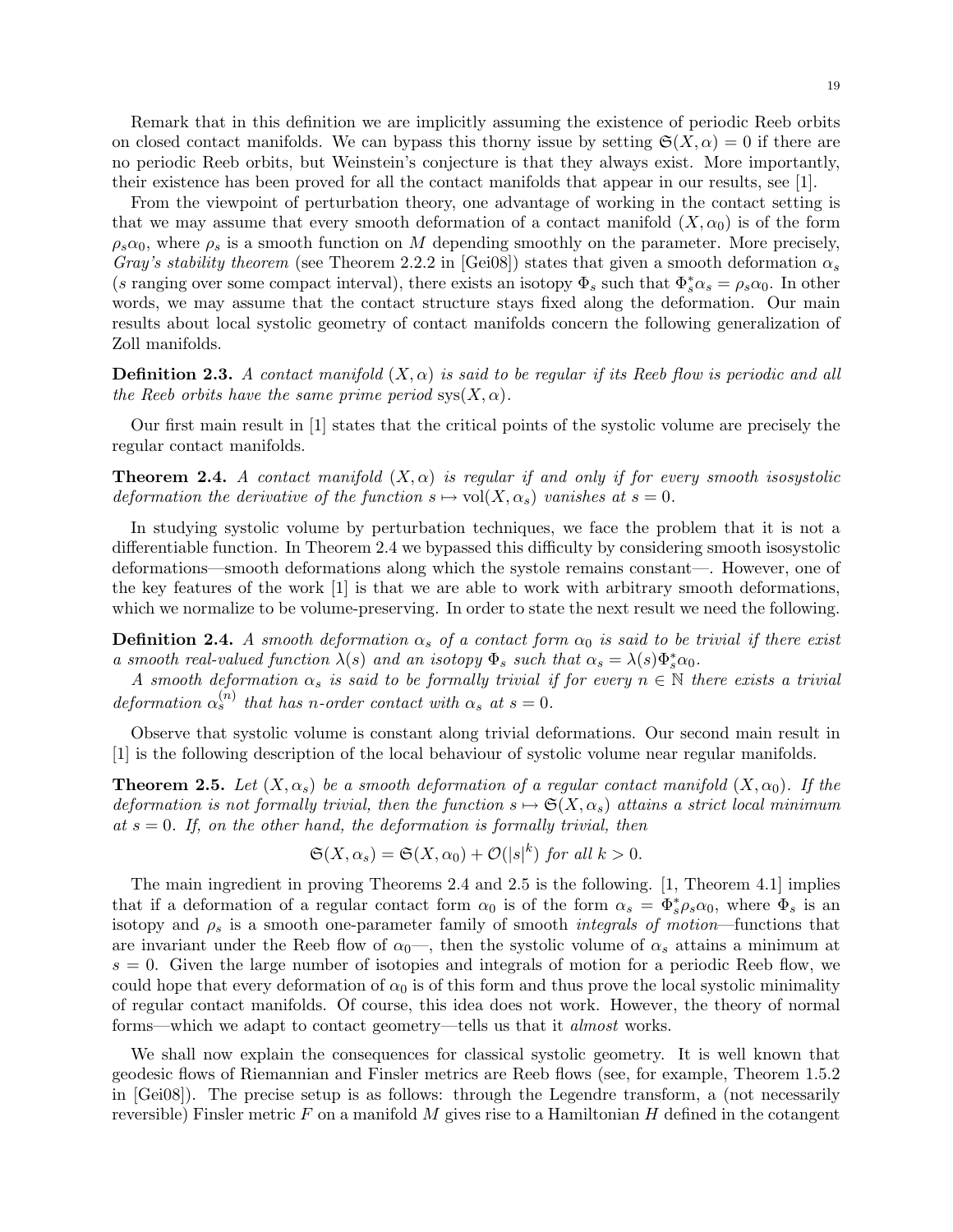bundle. The restriction  $\alpha$  of the canonical one-form to the unit cotangent bundle  $S_H^*M$  (i.e., the set of covectors where  $H = 1$ ) is a contact form and its Reeb flow is the geodesic flow of the metric. A periodic Reeb orbit in  $(S<sub>H</sub><sup>*</sup>M, \alpha)$  projects down to a closed geodesic on M whose length equals the period (and the action) of the orbit. In particular,  $sys(S_H^*M, \alpha) = sys(M, F)$ . If the metric F is Riemannian and the manifold has dimension m, the Riemannian volume of  $(M, F)$  and the contact volume of  $(S_H^*M, \alpha)$  are related by the equality

$$
vol(S_H^*M, \alpha) = m!b_m vol(M, F),
$$

where  $b_m$  is the volume of the m-dimensional Euclidean unit ball. When the metric is Finsler, the Holmes-Thompson volume is defined by the preceding equality (see [Tho96] and [AlvTho04] for a detailed discussion of this definition). Once we remark that the Finsler metric  $F$  is Zoll—all geodesics are closed and of the same length—if and only if the restriction of the canonical oneform to the cotangent bundle  $S_H^*M$  is regular, we deduce from Theorems 2.4 and 2.5 the following results.

**Theorem 2.6.** A closed Finsler manifold  $(M, F_0)$  is Zoll if and only if for every smooth isosystolic deformation  $F_s$  the derivative of the function  $s \mapsto \text{vol}(M, F_s)$  vanishes at  $s = 0$ .

**Theorem 2.7.** Let  $(M, F_s)$  be a smooth volume-preserving Finsler deformation of a Zoll manifold  $(M, F_0)$ . If the deformation is formally trivial—that is, if for every  $n \in \mathbb{N}$  there exists a deformation  $F_s^{(n)}$  by Zoll Finsler metrics that has n-order contact with  $F_s$  at  $s = 0$ , then

$$
sys(M, F_s) = sys(M, F_0) + \mathcal{O}(|s|^k) \text{ for all } k > 0.
$$

If, on the other hand, the deformation is not formally trivial, then the function  $s \mapsto sys(M, F_s)$ attains a strict local maximum at  $s = 0$ .

Our methods work better for Finsler (eventually non-reversible) metrics than for Riemannian metrics because only the former are stable under small contact perturbations.

One of the major open problems in systolic geometry is to determine whether the canonical Riemannian metric in  $\mathbb{R}P^m$   $(m>2)$  is a minimum of the systolic volume. Specializing Theorem 2.7 to the Riemannian setting and using the solution of the infinitesimal Blaschke conjecture by R. Michel [Mich73] and C. Tsukamoto [Tsu81], we obtain in [1] the following result.

**Theorem 2.8.** Let  $g_s$  be a smooth volume-preserving deformation of the canonical metric on one of the projective spaces  $\mathbb{R}P^m$ ,  $\mathbb{C}P^m$ ,  $\mathbb{H}P^m$  or  $CaP^2$  where  $m \geq 2$ . If at  $s = 0$  the deformation  $g_s$ is not tangent to all orders to trivial deformations (i.e., to deformations of the form  $\phi_s^*g_0$  for some isotopy  $\phi_s$ ), then the infimum of the lengths of periodic geodesics of the metric  $g_s$  attains  $\pi$  as a strict local maximum at  $s = 0$ .

Spheres admit non-trivial Zoll deformations so the situation is more delicate. However, on the two-sphere the result takes a particularly simple form.

**Theorem 2.9.** Let  $g_0$  be the canonical metric on the two-sphere and let  $g_s = e^{\rho_s} g_0$  be any smooth volume preserving deformation. If  $d\rho_s/ds|_{s=0}$  is not odd, then the length of the shortest periodic geodesic of  $(S^2, g_s)$  attains  $2\pi$  as a strict local maximum at  $s = 0$ .

This result is sharp: the main theorem of [Gui76] states that if  $\rho$  is odd, then there exists a smooth deformation  $e^{\rho_s}g_0$  by Zoll metrics satisfying  $d\rho_s/ds|_{s=0} = \dot{\rho}$ . The length of the shortest periodic geodesic is then constantly equal to  $2\pi$  along the deformation.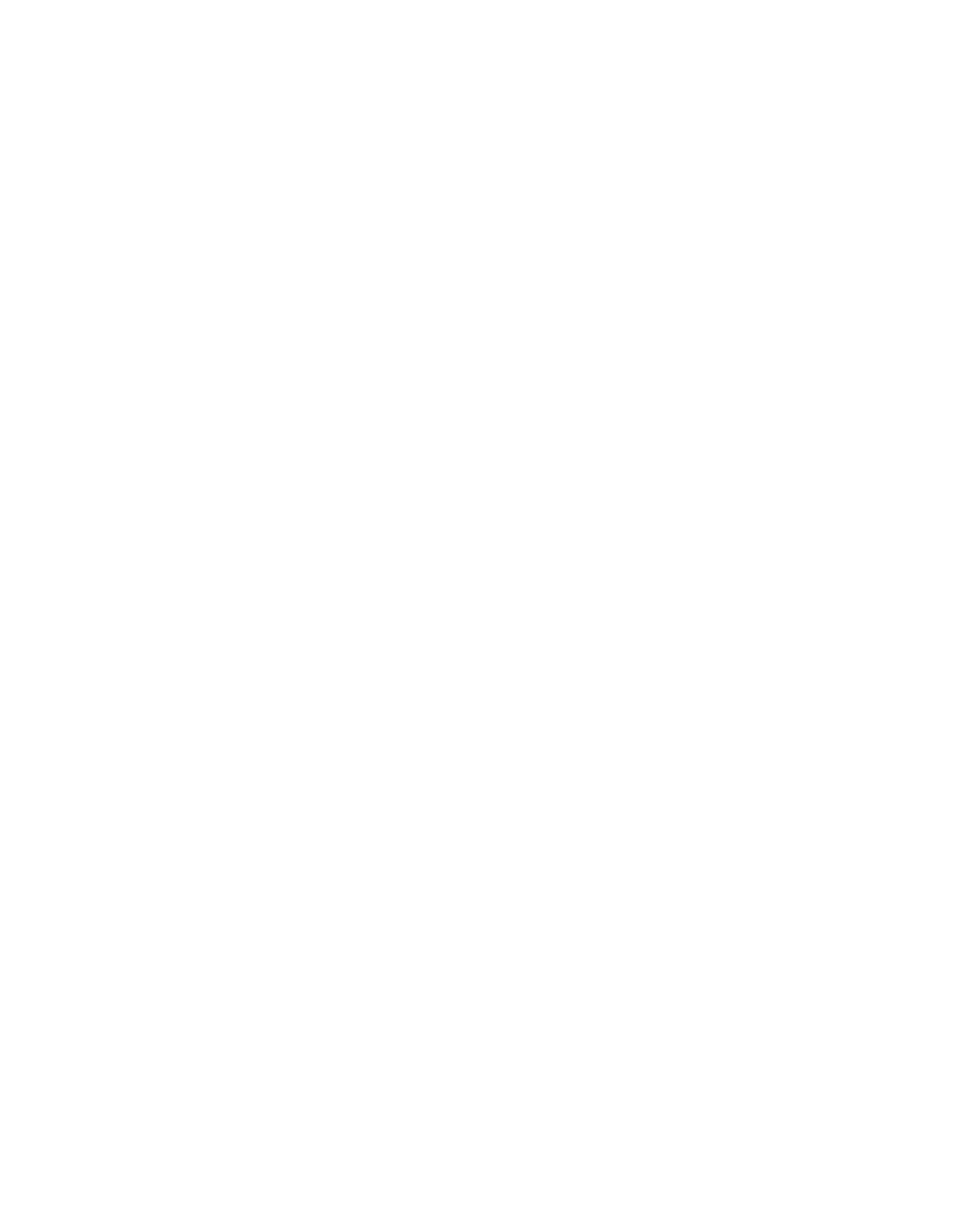#### 3. Systolic geometry of homology classes and groups

Using systolic geometry one can construct invariants of homology classes and groups. In this last part of our report we present some properties about these invariants. The results presented here are part of the article [2] written in collaboration with I. Babenko and the article [4] written in collaboration with H. Parlier and S. Sabourau.

3.1. Systolic volume of homology classes. Let G be a finitely presentable group, and  $a \in$  $H_m(G,\mathbb{Z})$  a non-trivial homology class of dimension  $m \geq 1$ . We consider the various ways this class can be realized by a pseudomanifold endowed with a polyhedral metric. For such realizations, the two main geometrical ingredients are the volume of the pseudomanifold and the length of loops representing non-trivial elements of G. The systolic volume turns out to be the simplest natural way to compare these geometrical quantities in order to form an invariant and is defined as follows. A geometric cycle  $(X, f)$  representing a is a pair  $(X, f)$  consisting of an orientable pseudomanifold X of dimension m and a continuous map  $f: X \to K(G, 1)$  such that  $f_*[X] = a$  where  $[X]$  denotes the fundamental class of X and  $K(G, 1)$  the Eilenberg-MacLane space. The representation is said to be normal if in addition the induced map  $f_{\sharp} : \pi_1(X) \to G$  is an epimorphism. Given a geometric cycle  $(X, f)$ , we can consider for any polyhedral metric g on X (see [Bab06]) the *relative homotopic* systole denoted by  $\operatorname{sys}_f(X,g)$  and defined as the least length of a loop  $\gamma$  of X whose image under f is not contractible. The *systolic constant* of the geometric cycle  $(X, f)$  is then the value

$$
\mathfrak{S}_f(X) := \inf_g \frac{\text{vol}(X,g)}{\text{sys}_f(X,g)^m},
$$

where the infimum is taken over all polyhedral metrics g on X and  $vol(X, g)$  denotes the mdimensional volume of X. In the case where  $f: X \to K(\pi_1(X), 1)$  is the classifying map (induced by an isomorphism between the fundamental groups), we simply denote by  $\mathfrak{S}(X)$  the systolic constant of the pair  $(X, f)$ . From [Gro83, Section 6], we have for any  $m \geq 1$  that

$$
\sigma_m := \inf_{(X,f)} \mathfrak{S}_f(X) > 0,
$$

the infimum being taken over all geometric cycles  $(X, f)$  representing a non trivial homology class of dimension m. The following notion was introduced by M. Gromov in  $[Gr 83, Section 6]$ :

**Definition 3.1.** The systolic volume of the pair  $(G, a)$  is defined as the number

$$
\mathfrak{S}(G, a) := \inf_{(X, f)} \mathfrak{S}_f(X),
$$

where the infimum is taken over all geometric cycles  $(X, f)$  representing the class a.

Any integer class is representable by a geometric cycle, see Theorem 3.1 below. The systolic volume of  $(G, a)$  is thus well defined and satisfies  $\mathfrak{S}(G, a) \ge \sigma_m$ . But it is not clear if the infimum value  $\mathfrak{S}(G, a)$  is actually a minimum and what is the structure of a geometric cycle that might achieve it. In the case where the homology class a is representable by a manifold, we know that the systolic volume coincides with the systolic constant of any normal representation of a by a manifold, see [Bab06, Bab08, Bru08]. A manifold is an example of admissible pseudomanifold, that is a special type of pseudomanifolds for which any element of the fundamental group can be represented by a curve not going through the singular locus of  $X$ . In the article  $[2]$  written in collaboration with I. Babenko, we first prove the following result.

**Theorem 3.1.** Let G be a finitely presentable group and  $a \in H_m(G, \mathbb{Z})$  a homology class of dimension  $m \geq 3$ . For any normal representation of a by an admissible geometric cycle  $(X, f)$ ,

$$
\mathfrak{S}(G, a) = \mathfrak{S}_f(X).
$$

Furthermore, there always exists a normal representation of a by an admissible geometric cycle.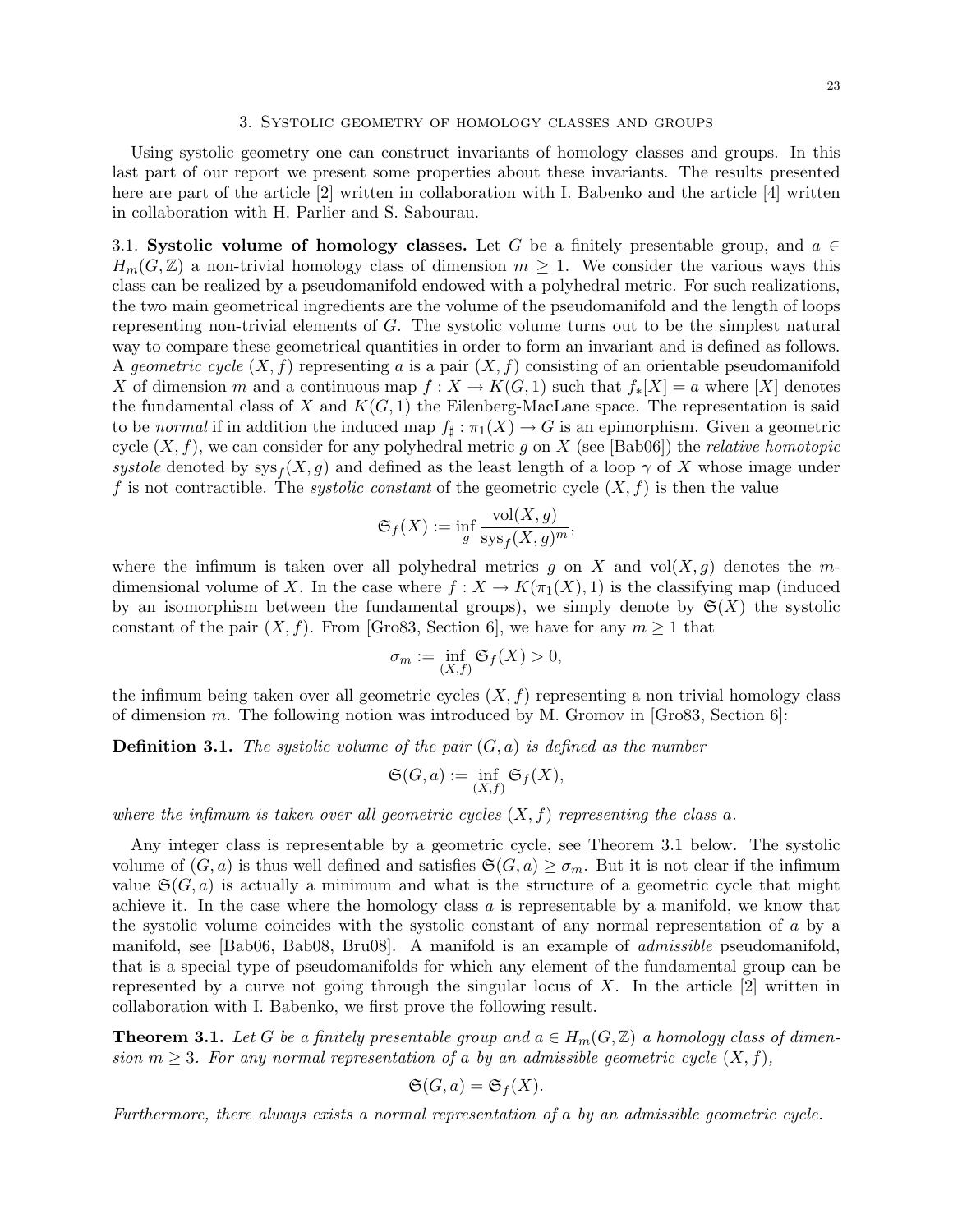Here an admissible geometric cycle  $(X, f)$  stands for a geometric cycle whose pseudomanifold X is admissible. Thus the infimum in the definition of systolic volume of a homology class is a minimum and the systolic constant of an admissible orientable pseudomanifold  $X$  depends only on the image of its fundamental class  $f_*[X] \in H_m(\pi_1(X), \mathbb{Z})$  as in the case of orientable manifolds. We will see in the sequel an example showing that the condition of normalization (that is,  $f_{\sharp}$  is an epimorphism between fundamental groups) can not be relaxed in our theorem. Loosely speaking, this theorem is proved as follows. Any geometric cycle representing the class  $a \in H_m(G, \mathbb{Z})$  can be used as starting point for the construction of the Eilenberg-MacLane space  $K(G, 1)$ . This allows to compare its systolic volume with the systolic volume of a fixed admissible geometric cycle normally representing the homology class. The comparison is done using techniques initiated by I. Babenko in [Bab06]. The existence of such normal representations by admissible geometric cycles is deduced from a construction of singular manifolds representing homology classes due to N. Baas in [Baas73].

In order to understand the systolic volume invariant, one can ask for its distribution along the real line. In [2] we show two new phenomena. First, the systolic volume function does not avoid arbitrarily large intervals.

**Proposition 3.1.** Let  $m \geq 3$ . For any interval  $I \subset \mathbb{R}^+$  of length at least  $\sigma_m$ , there exists a pair  $(G, a)$  consisting of a finitely presentable group and a homology class of dimension m such that  $\mathfrak{S}(G, a) \in I$ .

Secondly, there is no finiteness result in great generality for systolic volume in dimension  $m \geq 3$ . In order to give this statement content, we introduce the following definition. A class  $a \in H_m(G, \mathbb{Z})$ is said *reducible* if there exists a proper subgroup  $H \subset G$  and a class  $b \in H_m(H, \mathbb{Z})$  such that  $i_*(b) = a$  where i denotes the canonical inclusion. Otherwise the class will be said irreducible.

**Theorem 3.2.** For any dimension  $m \geq 3$  there exists an infinite sequence of finitely presentable pairwise distinct groups  $\{G_i\}$  for which at least one irreducible class  $a_i ~\in~ H_m(G_i, \mathbb{Z})$  satisfies  $\mathfrak{S}(G_i, a_i) \leq 1$ 

This theorem is proved by explicitely constructing the pairs  $(G_i, a_i)$  as reductions modulo prime numbers of the pair  $(\mathbb{Z}^m, [\mathbb{T}^m])$ . This implies the following unexpected result using surgery on representations by manifolds for dimensions at least 4.

**Corollary 3.1.** For any dimension  $m \geq 4$ , there exists an infinite number of irreducible orientable manifolds M of dimension m with pairewise non-isomorphic fundamental groups such that  $\mathfrak{S}(M) \leq$ 1.

So we have to introduce topological or algebraic restrictions in order to derive finiteness results. For instance, given a finitely presentable group G, a homology class  $a \in H_m(G, \mathbb{Z})$  and a positive number  $T$ , the number of integer multiple classes ka whose systolic volume is less than  $T$  is at most T. ln T (up to some multiplicative constant). More precisely we show in [2, section 5] the following.

**Theorem 3.3.** Let G be a finitely presentable group and  $a \in H_m(G, \mathbb{Z})$  where  $m \geq 3$ . There exists a positive number  $C(G, a)$  depending only on the pair  $(G, a)$  such that

$$
\mathfrak{S}(G,ka) \le C(G,a) \cdot \frac{k}{\ln(1+k)}
$$

for any integer  $k \geq 1$ . In particular,

$$
\lim_{k \to \infty} \frac{\mathfrak{S}(G, ka)}{k} = 0.
$$

The proof of this result relies on the behaviour of systolic volume of geometric cycles under the operation of connected sum, and is related to a previous collaboration with I. Babenko, see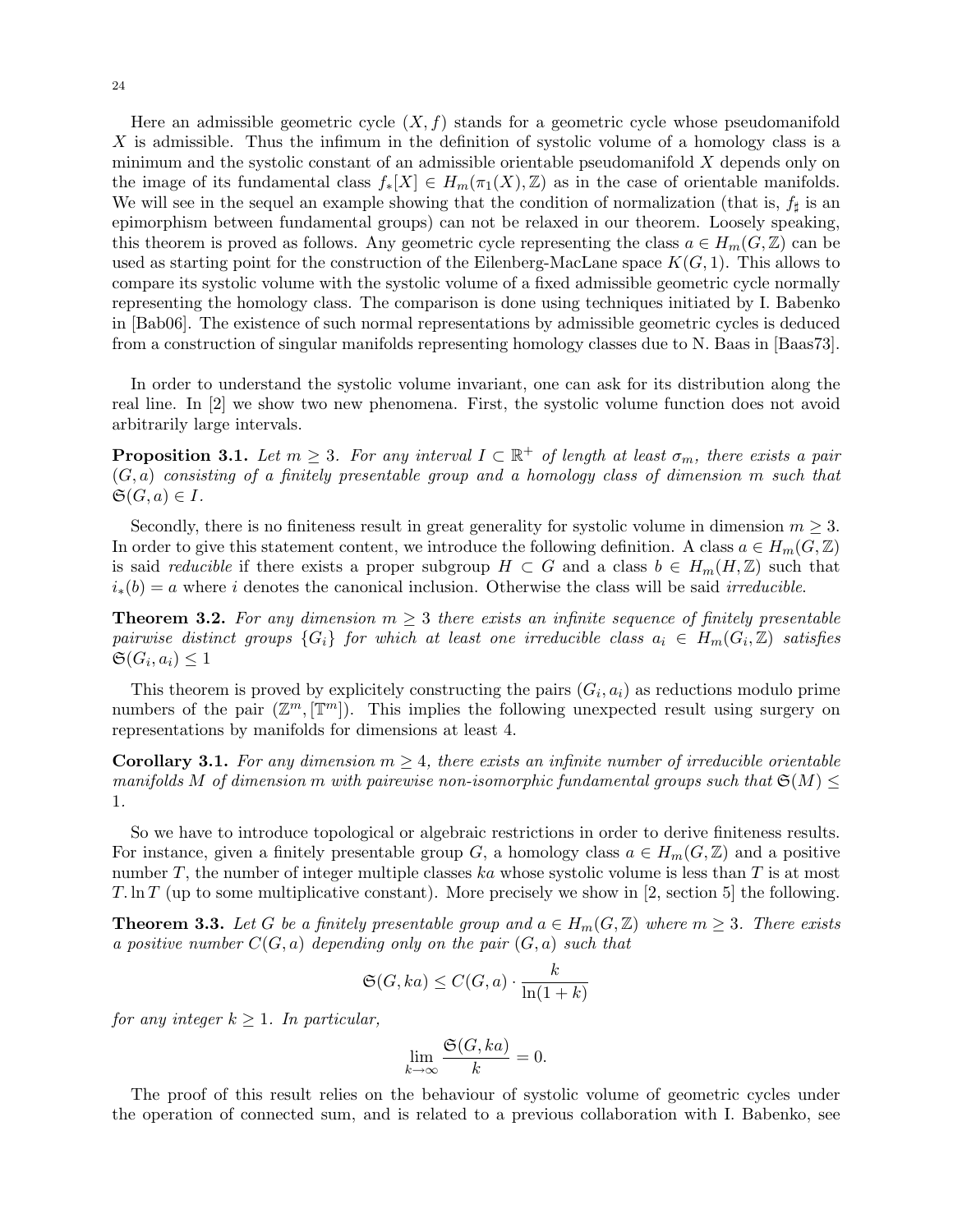[BabBal05]. It shows that systolic volume of multiples of a class is a sublinear function. For classes a whose simplicial volume is not zero, we know after Gromov [Gro83] that there exists a positive number  $C'(G, a)$  depending only on the pair  $(G, a)$  such that

(3.1) 
$$
\mathfrak{S}(G,ka) \ge C'(G,a) \cdot \frac{k}{(\ln(1+k))^m}
$$

Moreover, for fundamental groups  $\pi_l$  of orientable surfaces  $\Sigma_l$  of genus  $l \geq 1$  and their corresponding fundamental classes  $[\Sigma_l]$ , we know by [Gro83] and [BusSar94] that

.

$$
\mathfrak{S}(\pi_l, k[\Sigma_l]) \sim \frac{k}{(\ln(1+k))^2}.
$$

where  $f \sim g$  means that there exists some positive constants c and C such that  $c.f \leq g \leq C.f$ . This naturally leads to the following:

**Conjecture 3.1.** Let G be a finitely presentable group and  $a \in H_m(G, \mathbb{Z})$  a class of non-zero simplicial volume where  $m \geq 3$ . Then

$$
\mathfrak{S}(G,ka) \sim \frac{k}{(\ln(1+k))^m}.
$$

The dependence of the systolic volume on torsion is another natural question. In [Gro96] Gromov mentions that it may be possible to use the torsion of  $H_*(\pi_1(M), \mathbb{Z})$  to bound from below the systolic volume of a manifold  $M$ . Given a finitely presentable group  $G$  and a homology class  $a$  of dimension m, we define the 1-torsion of the class  $a$  as the integer

$$
t_1(a) := \min_{(X,f)}[\text{Tors } H_1(X,\mathbb{Z})],
$$

where the minimum is taken over the set of geometric cycles  $(X, f)$  representing the class a and  $|\text{Tors } H_1(X, \mathbb{Z})|$  denotes the number of torsions elements in the first homology group of X. We now state the main result of [2, section 6] :

**Theorem 3.4.** Let G be a finitely presentable group and  $a \in H_m(G, \mathbb{Z})$  where  $m \geq 2$ . Then

$$
\mathfrak{S}(G, a) \ge C_m \frac{\ln t_1(a)}{\exp(C'_m \sqrt{\ln(\ln t_1(a))}},
$$

where  $C_m$  and  $C'_m$  are two positive numbers depending on m. In particular for any  $\varepsilon > 0$ 

$$
\mathfrak{S}(G, a) \ge (\ln t_1(a))^{1-\varepsilon}
$$

if  $t_1(a)$  is large enough.

This result is optimal in the following sense: for any dimension m, there exists a sequence of groups  $G_n$  and homology classes  $a_n \in H_m(G_n, \mathbb{Z})$  such that

$$
\lim_{n \to \infty} \frac{\mathfrak{S}(G_n, a_n)}{\ln t_1(a_n)} = 0.
$$

In general the 1-torsion of a class is difficult to compute. In the case of  $\mathbb{Z}_n := \mathbb{Z}/n\mathbb{Z}$ , we can bound from below the 1-torsion of any generator by the number  $n$ . In particular, the fundamental classes of lens spaces  $L_m(n)$  realize exactly the generators of the group  $H_{2m+1}(\mathbb{Z}_n,\mathbb{Z})$  and we obtain that

$$
\mathfrak{S}(L_m(n)) \ge (\ln n)^{1-\varepsilon}
$$

for any  $\varepsilon > 0$  if *n* is large enough.

Theorem 3.4 is proved by first bounding from below the minimal number of 2-simplices of any geometric cycle  $(X, f)$  representing a by its 1-torsion, and then using an estimate due to M. Gromov of the systolic volume  $\mathfrak{S}(G, a)$  by the *simplicial height* of a—the minimal number of simplices (of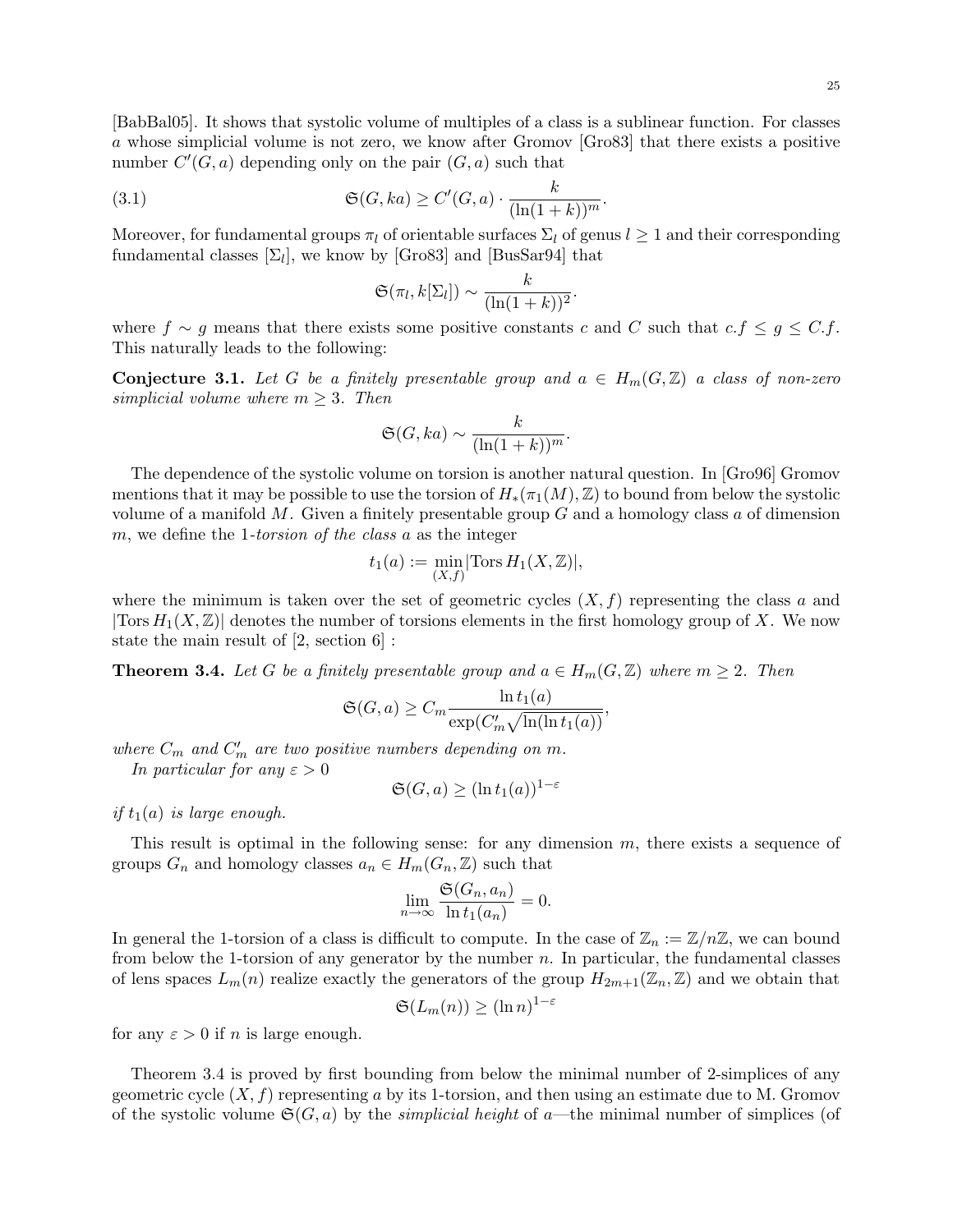all dimensions) of a geometric cycle representing the class  $a$ —, see [Gro83, 6.4.C"] and [Gro96, 3.C.3]. Theorem 3.4 allows us to derive the following result.

Theorem 3.5. There exists two positive constants a and b such that, for any manifold M of dimension 3 with finite fundamental group,

$$
\mathfrak{S}(M) \ge a \frac{\ln |\pi_1(M)|}{\exp(b\sqrt{\ln(\ln |\pi_1(M)|})},
$$

where  $|\pi_1(M)|$  denotes the cardinal of  $\pi_1(M)$ .

Now we present the particular case of the Heisenberg group of dimension 3. We obtain a new illustration of the possible behaviour of the systolic volume of cyclic coverings. The Heisenberg group  $H$  of dimension 3 is the group of triangular matrices

$$
\left\{ \left( \begin{array}{ccc} 1 & x & z \\ 0 & 1 & y \\ 0 & 0 & 1 \end{array} \right) \mid x, y, z \in \mathbb{R} \right\}.
$$

The subset  $\mathcal{H}(\mathbb{Z})$  of  $\mathcal{H}$  composed of matrices with integer coefficients (*i.e.* matrices for which  $x, y, z \in \mathbb{Z}$  is a lattice, and we will denote by  $M_{\mathcal{H}} = \mathcal{H}/\mathcal{H}(\mathbb{Z})$  the corresponding quotient space. First of all, we obtain the following explicit upper bound for the systolic volume of multiples of the fundamental class of  $M_{\mathcal{H}}$ , see [2].

**Theorem 3.6.** Let  $a = [M_{\mathcal{H}}] \in H_3(\mathcal{H}(\mathbb{Z}), \mathbb{Z})$  be the fundamental class of  $M_{\mathcal{H}}$ . Then

$$
\mathfrak{S}(\mathcal{H}(\mathbb{Z}), ka) \leq 19 \cdot \mathfrak{S}(\mathcal{H}(\mathbb{Z}), a)
$$

for any integer  $k \geq 1$ .

The constant appearing here is the one involved in the resolution of the classical Waring problem (see [BDD86]): any integer number decomposes into a sum of at most 19 fourth powers. The idea of using the solution of the Waring problem in order to bound from above the function  $\mathfrak{S}(G, ka)$  when  $(G, a) = (\mathcal{H}(\mathbb{Z}), [M_{\mathcal{H}}])$  carries over to any pair  $(G, a)$  where G is a nilpotent graded group without torsion and a denotes the fundamental class of the corresponding nilmanifold, see [2, Theorem 7.2].

Now consider the sequence of lattices  $\{\mathcal{H}_n(\mathbb{Z})\}_{n=1}^{\infty}$  of  $\mathcal{H}$ , where  $\mathcal{H}_n(\mathbb{Z})$  denotes the subset of matrices whose integer coefficients satisfy  $x \in n\mathbb{Z}$  and  $y, z \in \mathbb{Z}$ . Denote by  $M_{\mathcal{H}_n} = \mathcal{H}/\mathcal{H}_n(\mathbb{Z})$  the corresponding nilmanifolds. The manifold  $M_{\mathcal{H}_n}$  is a cyclic covering with n sheets of  $M_{\mathcal{H}}$ , and the techniques involved in the proof of Theorem 3.3 implies that

$$
\mathfrak{S}(M_{\mathcal{H}_n}) \leq C \cdot \frac{n}{\ln(1+n)}.
$$

The fact that the function  $\mathfrak{S}(M_{\mathcal{H}_n})$  goes to infinity is a consequence of Theorem 3.4.

**Corollary 3.2.** The function  $\mathfrak{S}(M_{\mathcal{H}_n})$  satisfies the following inequality:

$$
\mathfrak{S}(M_{\mathcal{H}_n}) \ge a \frac{\ln n}{\exp(b\sqrt{\ln(\ln n)}}.
$$

where a an b are two positive constants. In particular,

$$
\lim_{n\to+\infty}\mathfrak{S}(M_{\mathcal{H}_n})=+\infty.
$$

Note that in this case  $||M_{\mathcal{H}_n}||_{\Delta}=0$  and the lower bound 3.1 does not apply. For any integer n the manifold  $M_{\mathcal{H}_n}$  gives a non-normal realization of the class  $n[M_{\mathcal{H}}]$ . So normalization condition in Theorem 3.1 cannot be relaxed.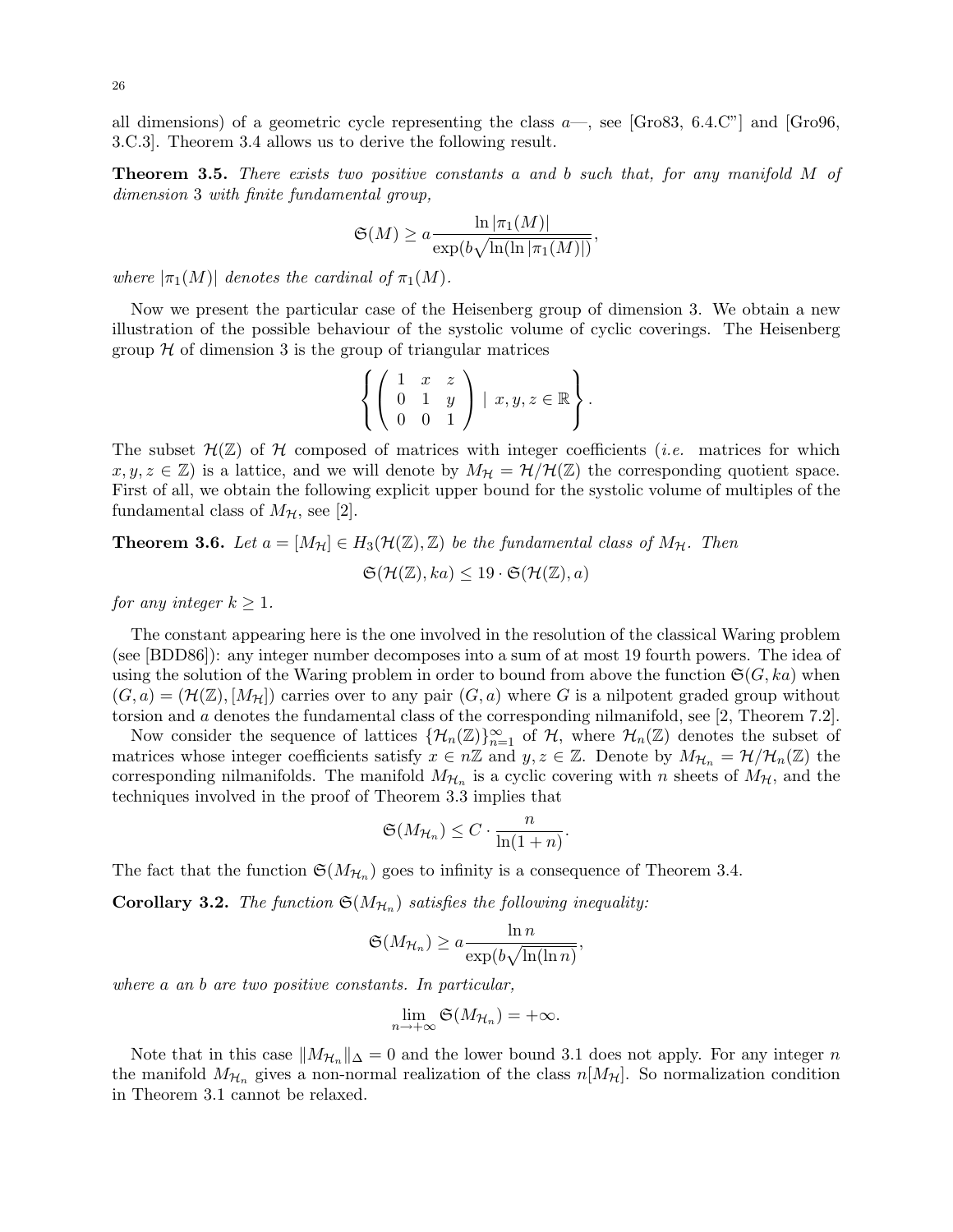3.2. Systolic area of groups. Let G be a finitely presentable group and consider the various ways this group can be realized as the fundamental group of a finite simplicial complexe of dimension 2. Using the systolic geometry of these realizations, one defines an invariant of the group called systolic area and introduced by M. Gromov in [Gro96, 3.C.8].

**Definition 3.2.** The systolic area of  $G$  is defined as

$$
\mathfrak{S}(G)=\inf_X \mathfrak{S}(X),
$$

where the infimum is taken over all finite 2-complexes  $X$  with fundamental group isomorphic to  $G$ .

If the group is free, its systolic area is zero. In converse any group which is not free has positive systolic area by [Gro83, 6.7.A]. The best known lower bound is due to Y. Rudyak and S. Sabourau in [RudSab08] who proved that

$$
\mathfrak{S}(G) \ge \frac{\pi}{16}
$$

for such groups. In the same article they also prove a finiteness result for systolic area of groups.

In [4] we prove the analog of Gromov's log  $\gamma$  bound (1.2) for systolic area of groups. Recall that the first Betti number of a group  $G$  is defined as the dimension of its first real homology group

$$
H_1(G, \mathbb{R}) := H_1(K(G, 1), \mathbb{R}),
$$

where  $K(G, 1)$  denotes the Eilenberg-MacLane space associated to G. Using the techniques explained in section 1.3 we proved with H. Parlier and S. Sabourau in [4] the following result.

**Theorem 3.7.** Let G be a finitely presentable nontrivial group with no free factor isomorphic to  $\mathbb{Z}$ . Then

$$
\mathfrak{S}(G) \ge C \frac{b_1(G) + 1}{(\log(b_1(G) + 2))^2}
$$

for some positive universal constant C.

Consider the free product  $G_n = F_n * G$ , where  $F_n$  is the free group with n generators and G is a finitely presentable nontrivial group. The first Betti number of  $G_n$  goes to infinity with n, while its systolic area remains bounded by the systolic area of G. This example shows that a restriction on the free factors is needed in the previous theorem. The order of the bound in the previous theorem is asymptotically optimal, see [4, example 7.4].

We can also bound from below the systolic area of such groups by the number of torsion elements in their first homology group. Indeed, we prove with I. Babenko in [2] the following result.

**Theorem 3.8.** Let G be a finitely presentable group with no free factor isomorphic to  $\mathbb{Z}$ . Then

$$
\mathfrak{S}(G) \ge C \frac{\ln |\text{Tors } H_1(G, \mathbb{Z})|}{\exp(C' \sqrt{\ln(\ln |\text{Tors } H_1(G, \mathbb{Z})|})},
$$

where  $C$  and  $C'$  are two positive numbers.

In particular for any  $\varepsilon > 0$ 

 $\mathfrak{S}(G) \geq (\ln | Tors H_1(G, \mathbb{Z})|)^{1-\varepsilon}$ 

if  $|Tors H_1(G, \mathbb{Z})|$  is large enough.

This result should be compared with Theorem 3.4.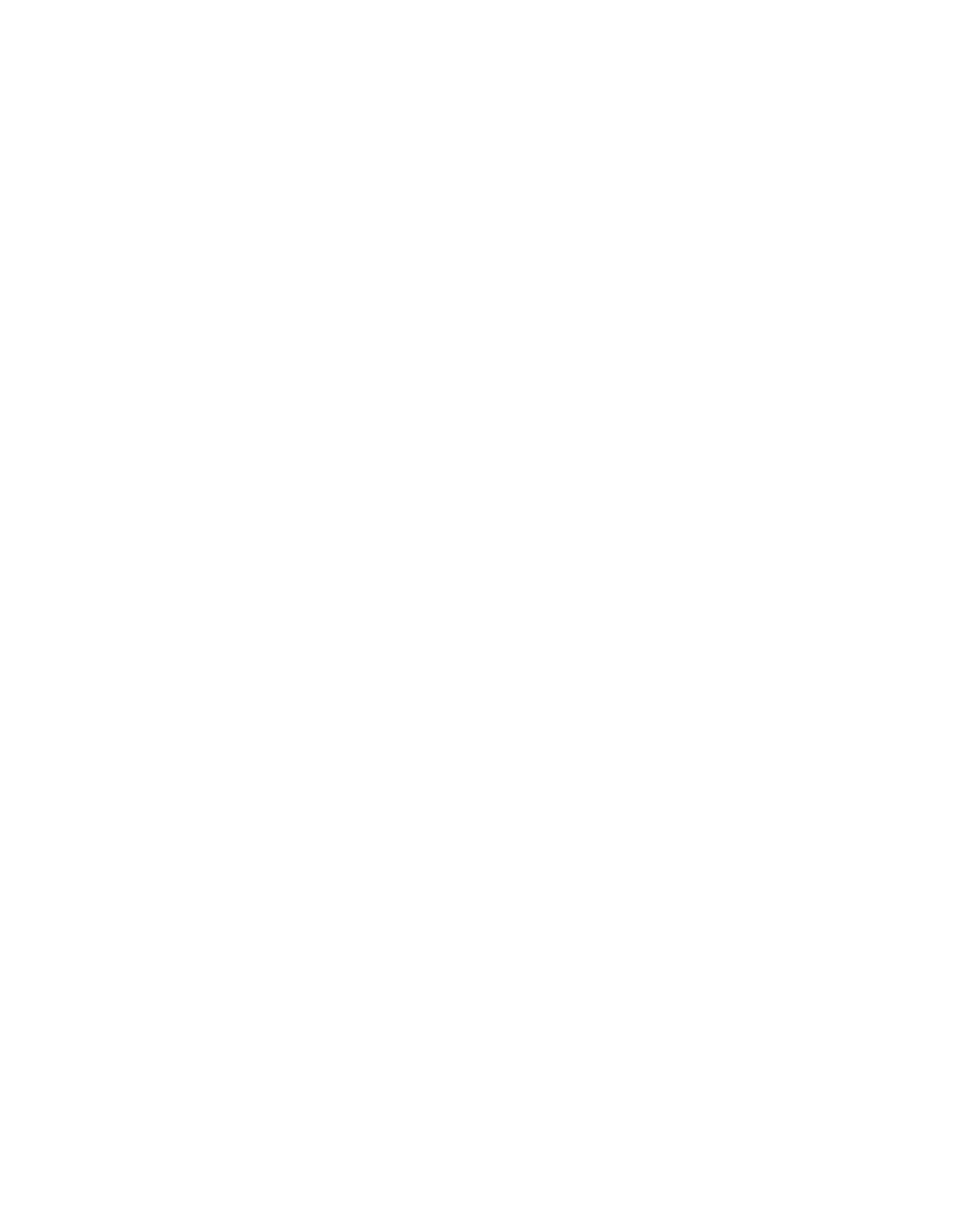#### **REFERENCES**

[Almg60] F. Almgren, The homotopy groups of the integral cycle groups. Topology 1 (1960) 257–299.

- [AlvTho04] J.C. Alvarez-Paiva & and A.C. Thompson, ´ Volumes on normed and Finsler spaces, A sampler of Riemann-Finsler geometry, Math. Sci. Res. Inst. Publ. 50, Cambridge Univ. Press, Cambridge (2004), 1–48.
- [AlekZalg67] A. Aleksandrov & V. Zalgaller, Intrinsic geometry of surfaces. Translations of Mathematical Monographs 15, AMS (1967).
- [Baas73] N. Baas, On bordism theory of manifolds with singularities. Math. Scand. 33 (1973), 279-302.
- [BabBal05] I. Babenko & F. Balacheff, Géométrie systolique des sommes connexes et des revêtements cycliques. Math. Ann. 333 (2005), 157-180.
- [Bab06] I. Babenko, Topologie des systoles unidimensionnelles. Enseign. Math. 52 (2006), 109-142.
- [Bab08] , Addenda à l'article intitulé "Topologie des systoles unidimensionnelles". Enseig. Math. 54 (2008), 397-398.
- [Bal04] F. Balacheff, Sur des problèmes de la géométrie systolique. Sémin. Théor. Spectr. Géom. Grenoble 22 (2004), 71–82.
- [BDD86] R. Balasubramanian, J.-M. Deshouillers & F. Dress, Problème de Waring pour les bicarrés, 1, 2. C.R. Acad. Sci. Paris sér. 1 Math. **303** (1986), 85-88 and 161-163.
- [Berg72] M. Berger, Du côté de chez Pu, Ann. Sci. École Norm. Sup  $5$  (1972), no. 4, 1–44.
- [Berg00] M. Berger, Riemannian Geometry during the Second Half of the Twentieth Century, University Lecture Series 17, AMS Bookstore, Providence (RI), 2000.
- [Bers74] L. Bers, Spaces of degenerating Riemann surfaces. In Discontinuous groups and Riemann surfaces (Proc. Conf., Univ. Maryland, College Park, Md., 1973), 43–55. Ann. of Math. Studies 79. Princeton Univ. Press, Princeton, N.J., 1974.
- [Bers85] , An inequality for Riemann surfaces. Differential geometry and complex analysis, 87–93. Springer, Berlin, 1985.
- [Bir27] G.D. Birkhoff, Dynamical systems, Amer. Mth. Soc. Colloq. Publ. 9, Providence, RI, 1927.
- [BolSze02] B. Bollobás & E. Szemerédi, *Girth of sparse graphs*, J. Graph Theory 39 (2002), no. 3, 194–200.
- [BolTho97] B. Bollobás & A. Thomason, On the girth of Hamiltonian weakly pancyclic graphs, J. Graph Theory 26 (1997), no. 3, 165–173.
- [Bro86] R. Brooks, The spectral geometry of a tower of coverings, J. Differential Geom. 23 (1986), 97–107.
- [Bro99] , Platonic surfaces, Comment. Math. Helv. 74 (1999), no. 1, 156-170.
- [Bru08] M. Brunnbauer, Homological invariance for asymptotic invariants and systolic inequalities, Geom. Funct. Anal. 18 (2008), 1087-1117.
- [Bus81] P. Buser, Riemannsche Flächen und Längenspektrum vom trigonometrischen Standpunkt, Habilitation Thesis, University of Bonn, 1981.
- [Bus92] , Geometry and spectra of compact Riemann surfaces, Progress in Mathematics 106. Birkhäuser Boston, Inc., Boston, MA, 1992.
- [BusSar94] P. Buser & P. Sarnak, On the period matrix of a Riemann surface of large genus. With an appendix by J. H. Conway and N. J. A. Sloane. Invent. Math. 117 (1994), no. 1, 27–56.
- [BusSep92] P. Buser & M. Seppälä, *Symmetric pants decompositions of Riemann surfaces.*, Duke Math. J. 67 (1992), no. 1, 39–55.
- [BusSep02] , Short homology bases and partitions of Riemann surfaces., Topology 41 (2002), no. 5, 863–871.
- [BusSep03] , Triangulations and homology of Riemann surfaces, Proc. Amer. Math. Soc. 131 (2003), no. 2, 425–432.
- [CalCao92] E. Calabi & J. Cao, Simple closed geodesics on convex surfaces, J. Differential Geom. 36 (1992), 517-549.
- [Cro88] C. Croke, Area and the length of the shortest closed geodesic, J. Differential Geom.  $27$  (1988), no. 1, 1–21.
- [CroKatz02] C. Croke & M. Katz, Universal volume bounds in Riemannian manifolds, Surveys in differential geometry, Vol. VIII (Boston, MA, 2002), 109-137.
- [Gei08] H. Geiges, An introduction to contact topology, Cambridge Studies in Advanced Mathematics, Vol. 109, Cambridge University Press, Cambridge, 2008.
- [Gen11] M. Gendulphe, Constante de Bers en genre 2, Math. Ann., 350 (2011), 919–951.
- [Gro83] M. Gromov, Filling Riemannian manifolds. J. Differential Geom. 18 (1981), 1–147.
- [Gro96] , Systoles and intersystolic inequalities, Actes de la Table Ronde de Géométrie Différentielle (Luminy, 1992), 291–362, Sémin. Congr., 1, Soc. Math. France, Paris, 1996.
- [Gui76] V. Guillemin, The Radon transform on Zoll surfaces, Advances in Math. 22 (1976), no. 1, 85–119.
- [GutParY12] L. Guth, H. Parlier & R. Young, Pants decompositions of random surfaces, Geom. Funct. Anal. 21  $(2011), 1069-1090.$
- [Hir76] M. Hirsch, Differential Topology. Graduate Texts in Math. 33, Springer Verlag New-York, (1976).